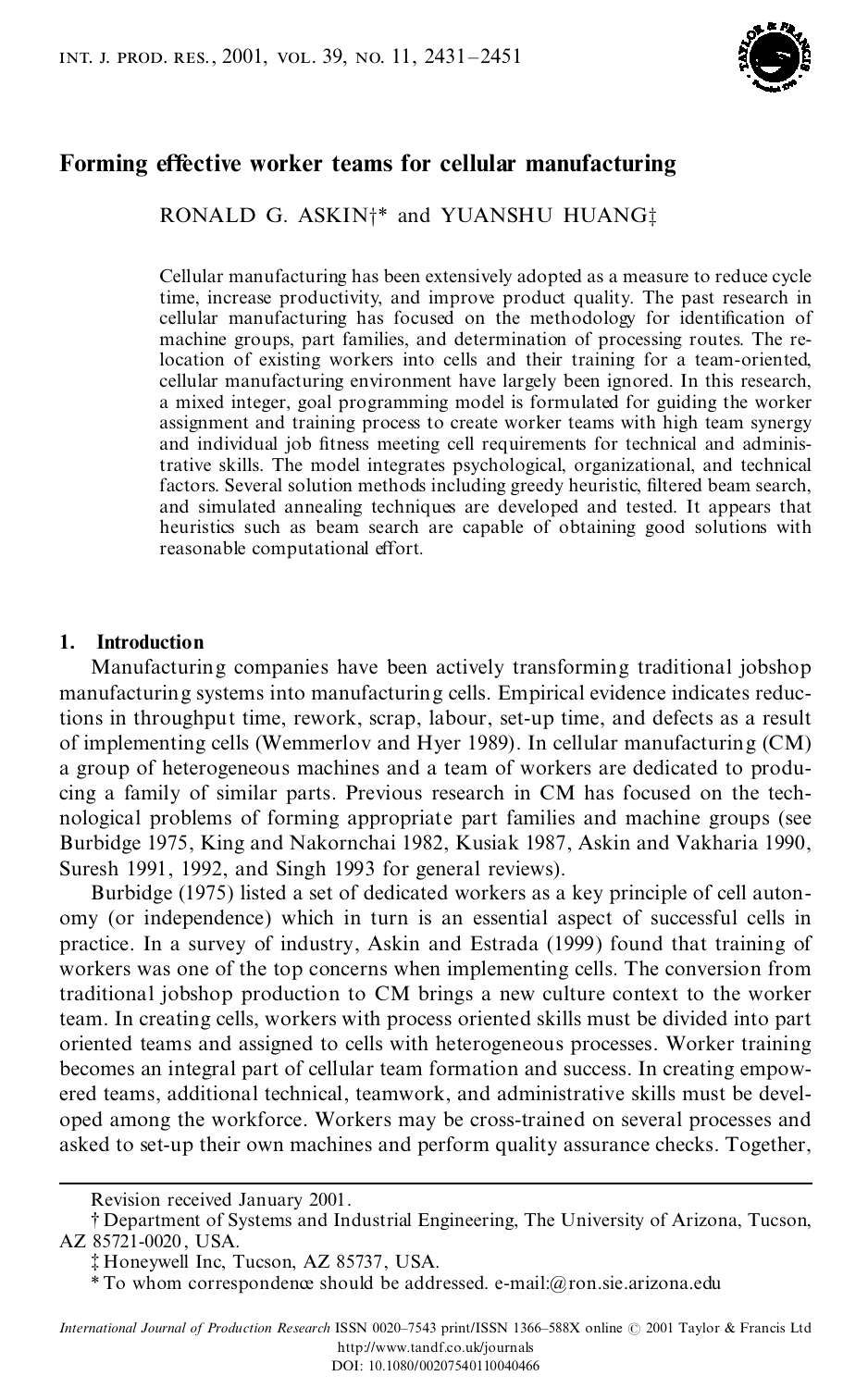workers must cooperate to identify and solve problems, schedule maintenance and production activities, order materials, and research potential process improvements. Cell productivity depends not only on the technical and administrative skills the workers possess but also the effective interaction among team members. Despite these critical human resource issues, the formation of worker teams in CM has received only scant attention from researchers.

In this research, the problem of forming an effective worker team for CM is studied. In the next section, we review past literature on the worker assignment problem and the approaches to predict and improve the effectiveness of team member interaction. We then formulate a goal programming model for forming an effective worker team in Section 3. Solution methods are developed in Section 4 for finding an optimal or near-optimal solution for the model. In Section 5, we test and evaluate these solution methods. Section 6 summarizes our work and discusses future directions.

## 2. Literature review and problem definition

Ebeling and Lee (1994) analysed the cost and benefit of employee cross-training on a mixed-model assembly line and formulated a mixed integer programming model to guide cross-training assignments for a specific number of assembly jobs and workers. Suer (1996) developed mixed integer and integer programming models to achieve optimal product and worker assignment to labor-intensive manufacturing cells. Min and Shin (1993) developed a multi-objective model to form cells with consideration of both machines and workers but training was not considered in their model. Warner *et al*. (1997) discussed relevant factors in assigning workers to cellular teams from both technological and human interaction perspectives. Askin and Huang (1997) formulated an integer programming model for an aggregate worker assignment and training problem for use in converting a functionally organized manufacturing environment into a CM arrangement. Each of these papers addresses specific issues related to our cell team development model. However, we believe this paper is the first to propose and solve a comprehensive quantitative model that incorporates worker skills, technical requirements and team dynamics.

Worker groups are typically formed in an ad hoc manner when CM is imple mented. Despite the growing trend to knowledge based job design and the increasing role of the line worker in flexible manufacturing, workers have been treated as an afterthought, with emphasis being placed on technological equipment. Stevens and Campion (1994) studied the knowledge, skill, and ability (KSA) requirements for teamwork. The KSAs were classified as interpersonal type and self-management type and fourteen specific KSAs were summarized for teamwork in their research. These KSAs were summarized for teamwork in their research. These KSAs can assist human resource management in personnel selection and staffing, performance appraisal, career development, compensation, and job analysis. Barrick and Mount (1991) analysed five major personality dimensions and job performance and concluded that certain personality traits could be valid job performance pre dictors for some occupations and some criterion types. For example, extroversion was a valid predictor for managers and sales positions involving social interactions. Kembel (1996) characterizes personality types along the dimensions Rational, Organized, Loving, and Energized (ROLE). An individual's dominant dimension(s) can be roughly identified by a quiz. Each type of personality has its characteristic motivations and goals, learning process, and modes of communication, leadership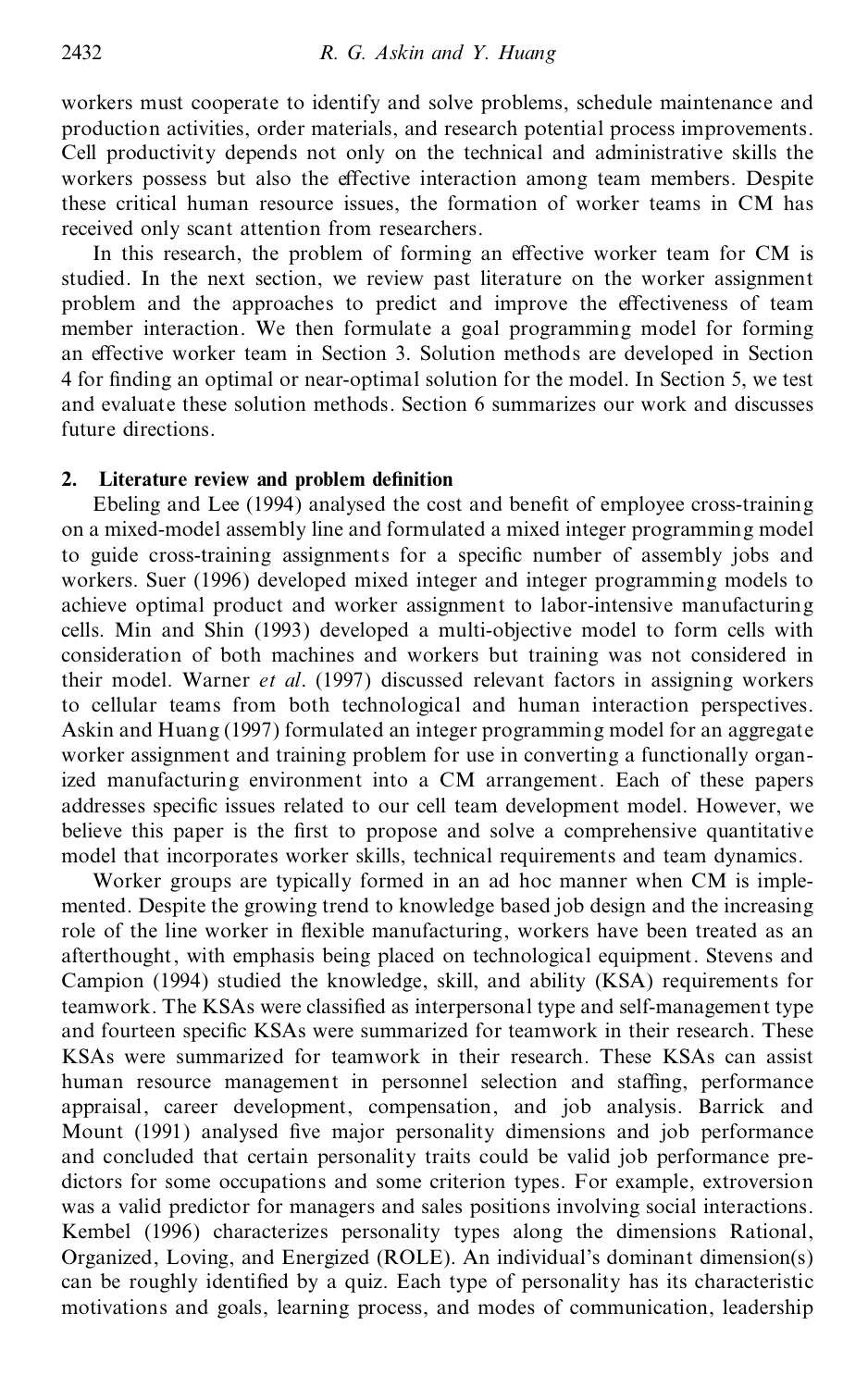and management. The ROLE characterization is used to help workers understand fellow team members.

McCaulley (1990) examined the history, characteristics, and use of the Myers-Briggs Type Indicator (MBTI). The MBTI classifies individuals with bi-polar preferences for four dimensions generating 16 types. Lyman and Richter (1995) used MBTI in forming a quality function deployment team. Team members who were tested by MBTI had a better understanding of each other and this helped the team members to work together more effectively to accomplish team goals. The least Preferred Co-Worker (LPC) measure is also a tool to evaluate the social distance between group members. Individuals with high LPCs are hypothesized to perceive less social distance between themselves and their least preferred co-worker (Hoffman 1984). Schriesheim *et al*. (1994) used lPC scores to further characterize leadership performance predictions.

Kolbe (1993) notes that other psychological profiles concentrate on personality. The Kolbe Conative Index (KCI) was developed to measure the conative or instinctive behaviour traits of individuals. The KCI measures an individual's basic instincts towards the action modes of Probe (Fact Finder), Pattern (Follow Through), Innovate (Quick Start), and Demonstrate (Hands-on Implementor). Values indicate tendencies on a scale from resistance to initiation of actions within each mode. In each dimension, values between 0 and 3 indicate a nature towards resistance to that action, and, values between 7 and 10 indicate a tendency towards initiating actions of that form. A score between 3 and 7 indicates accommodation or a `responder' at that trait. Most people have a mix of the four traits and are `insistent' in some traits and `resistant' in others. Additional measures evaluate the match between an individual and a specific job. The combinations of individual types that produce the most effective teams have been identified. The ideal synergistic team mix consists of individuals that aggregate to a 25% , 50% , 25% mix of Initiator, Responder, and Preventor/Resistor across the four action modes.

Many qualitative studies exist detailing the roles of team members and commenting on how to form a high performance self-directed team. These studies share the shortcomings of not being directly related to cellular manufacturing nor do they provide a clear basis for mathematical modelling. Measures such as MBTI and the Kolbe Index provide a quantification that one can attempt to use for formally defining techniques for cell formation. In this paper, we use KCI measures to define the conative tendencies of workers and their fit for specific jobs and synergy in specific groups.

## **3. Worker assignment and training model**

Our intent is to develop a model for guiding the formation of a worker team for each cell. We assume that part families have already been created based on geo metric, usage, and/or processing similarities. Machines have been allocated for the production of each family. Given the technical requirements for each cell and the capabilities and conative measures of the existing labour pool, we intend to select the team of workers for each cell, the training schedule for each worker, and the assign ment of tasks to workers within each cell. Technical requirements are derived from process plans and organizational procedures. We denote these as `skills'. Skills include traditional technical duties such as machine set-up and operation, but also the administrative responsibilities assigned to empowered work teams such as sched uling, and purchasing. Capabilities can be deduced from work history and worker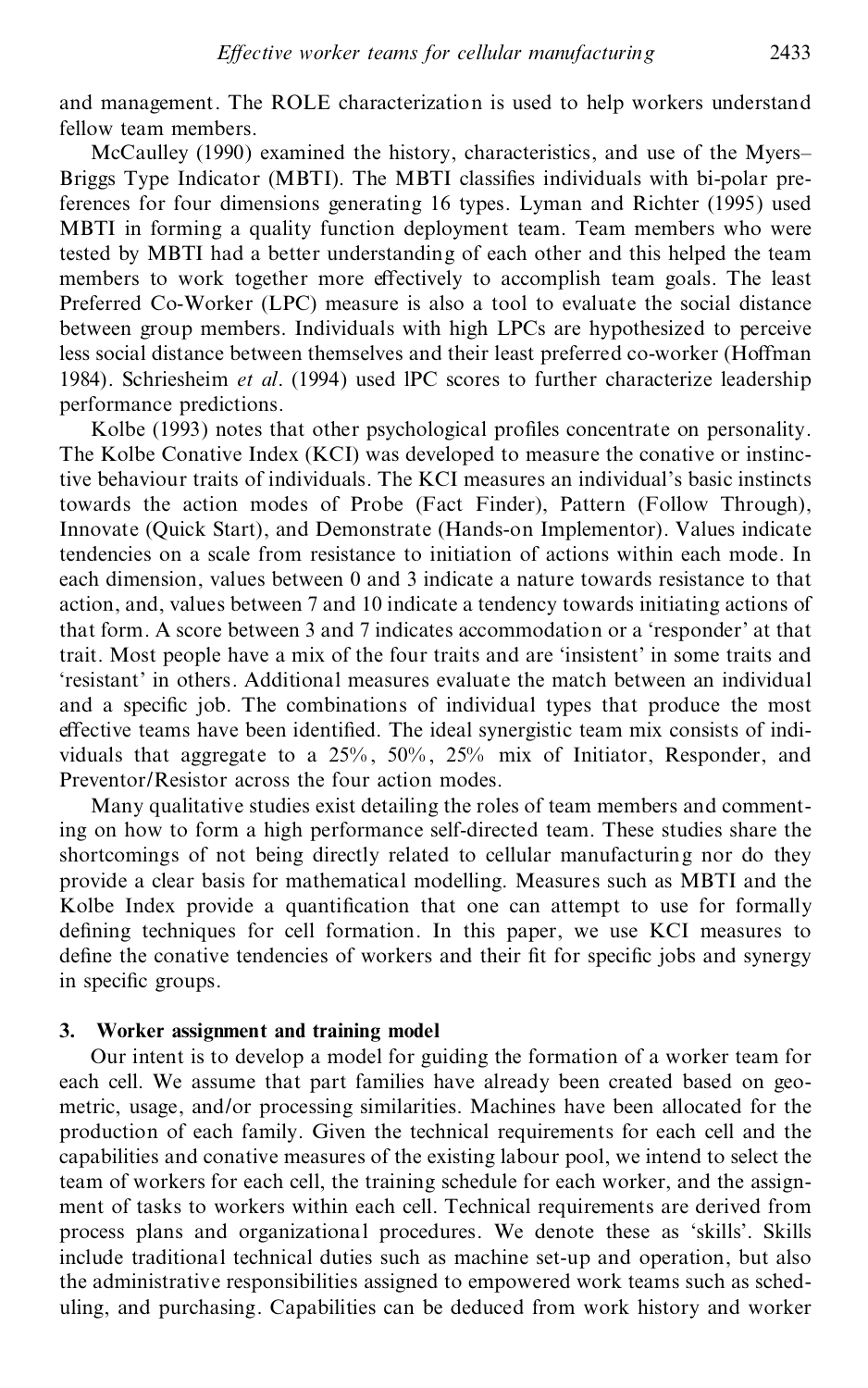labour grades. KCI measures provide the data required for measuring individual aptitude and team synergy. We define the model as follows.

# *Decision variables*

 $Y_{ik} = \begin{cases} 1 & \text{if worker } i \text{ is assigned to cell } k, \\ 0 & \text{otherwise} \end{cases}$ 0 otherwise;  $\int 1$  if  $\int 1$  if

 $Z_{ik} = \begin{cases} 1 & \text{if worker } i \text{ acquires skill } j, \\ 0 & \text{otherwise} \end{cases}$ 0 otherwise;

 $X_{ijk}$  is the proportion of time worker *i* does skill *j* in cell *k*.

# *Deviational variables*

 $d_{\text{train}}$  is the amount by which the total training cost exceeds 0;  $d_{mk}^+$  $d_{mk}^+$  is the amount by which the team assigned to cell *k* exceeds the goal *m*;<br> $d_{mk}^-$  is the amount by which the team assigned to cell *k* is under the goal *m* is the amount by which the team assigned to cell  $k$  is under the goal  $m$ ;  $d_{\text{fit}}$  is the amount by which the total fitness exceeds 0.

# **Data coefficients**

 $a_{\text{lim}}$   $\begin{cases} 1 & \text{if worker } i's \text{ mode of operation is at level } m \text{ for trait } t, \\ 0 & \text{otherwise.} \end{cases}$  $\int 1$  if

0 otherwise;

- $c_{ij}$  is the cost to train worker *i* fully in skill *j*;
- $f_{ij}$  is the fitness score of worker *i* to skill *j*;  $0 \le f_{ij} \le 1$ ; the closer  $f_{ij}$  is to 0, the fitter the worker  $i$  is for skill  $j$ ;
- $S_k$  is the number of workers to be assigned to cell *k*;
- $S_{ik}$  is the amount of skill *j* needed in cell *k*;
- $w_{\text{fit}}$  is the Cardinal weight assigned to  $d_{\text{fit}}$ ;
- $w_{mk}^{+}$  is the Cardinal weight assigned to  $d_{mk}^{+}$ ;
- $w_{mk}$  is the Cardinal weight assigned to  $d_{mk}$ ;
- $w_{\text{train}}$  is the Cardinal weight assigned to  $d_{\text{train}}$ ;

The Worker Assignment and Training Model (WAT) becomes:

Minimize 
$$
Z = w_{\text{train}} d_{\text{train}} + w_{\text{fit}} d_{\text{fit}} + \sum_{k} \sum_{m=1}^{3} (w_{mk}^{+} d_{mk}^{+} + w_{mk}^{-} d_{mk}^{-})
$$
 (1)

Subject to:

$$
\sum_{i} \sum_{j} c_{ij} Z_{ij} - d_{\text{train}} = 0 \tag{2}
$$

$$
\sum_{k} \sum_{i} \sum_{j} f_{ij} X_{ijk} - d_{\text{fit}} = 0 \tag{3}
$$

$$
\sum_{i} \sum_{t=1}^{4} a_{itm} Y_{ik} + d_{mk}^{+} - d_{mk}^{-} = S_k; \quad m = 1, 3; \quad \text{for all } k \tag{4}
$$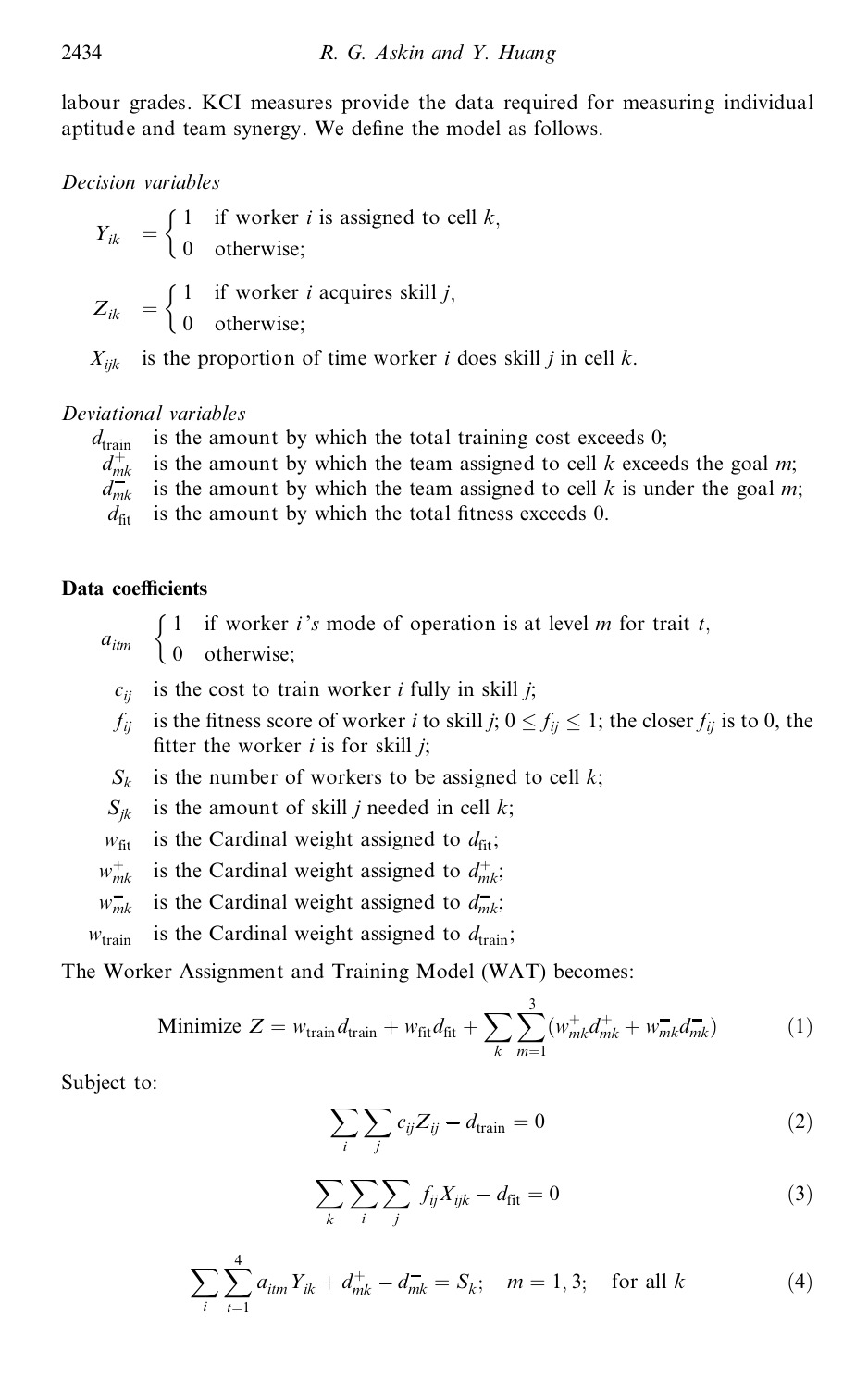$$
\sum_{l} \sum_{t=1}^{4} a_{itm} Y_{ik} + d_{mk}^{+} - d_{mk}^{-} = 2.0 S_k; \quad m = 2; \quad \text{for all } k \tag{5}
$$

$$
\sum_{k} Y_{ik} = 1, \quad \text{for all } i. \tag{6}
$$

$$
\sum_{i} Y_{ik} = S_k, \quad \text{for all } k \tag{7}
$$

$$
\sum_{i} X_{ijk} \ge S_{jk}, \quad \text{for all } j \text{ and } k \tag{8}
$$

$$
\sum_{j} X_{ijk} \leq Y_{ik}, \quad \text{for all } i \text{ and } k \tag{9}
$$

$$
\sum_{k} X_{ijk} \le Z_{ij}, \quad \text{for all } i \text{ and } j \tag{10}
$$

$$
Y_{ik} \t 0 \t or \t 1; \t Z_{ij} \t 0 \t or \t 1; \t 0 \leq X_{ijk} \leq 1; \t 0 \leq d_{mk}^+; \t 0 \leq d_{mk}^- \t (11)
$$

The objective function (1) presents a weighted average of the three objectives  $-\frac{1}{2}$ minimizing training cost, minimizing misfit between worker conative traits and job requirements, and minimizing deviations from desired team synergy. Team synergy is measured across the three instinctive modes (*m*) of initiation, accommodation, and resistance. Equations (2)–(5) are goal constraints and equations (6)–(11) are feasibility constraints. Equation (2) is for minimizing the total training cost. We allow training costs to depend on the worker and skill. Factors such as experience, educational background, motivation, base expertise, and natural aptitude can be include in the model. Equation (3) is included to minimize the total task fitness score. Equations (4) and (5) are to minimize the deviation from the ideal team synergy level. A balance of 25% resistor, 25% initiator, and 50% accommodator across the four action modes is required to ensure that ideas are generated, adequately defined and analysed, and successfully implemented if and only if they are found to be justifiable. Equations (6) and (7) ensure that each worker is assigned to a single cell and each cell receives the necessary number of workers. Equation (8) ensures that the time spent by the set of workers assigned to perform each skill *j* in each cell *k* is at least as large as the requirements for that cell. Equation (9) prevents the model from assigning tasks to any worker unless they have been assigned to that cell. If we choose to assign tasks in cell  $k$  to worker  $i$ , then we must set  $Y_{ik}$  to 1. Otherwise the expression forces the time allocated by that worker to any task in the cell to be 0. Equation (9) also limits the amount of work that can be assigned to any individual. Workers cannot be assigned more than full time duties. We must also ensure that workers are only assigned tasks for which they are trained. This is ensured by equation (10). Finally, equation (11) enforces the binary and non-negative restrictions on the variables.

Management can set the weights for the goals. One choice may be that all the weights are set equal to one if management does not differentiate the priority on goals of training cost, individual fitness to their tasks, and team synergy level. Sensitivity and other standard multiobjective decision making explorations can be performed on the weights. Note also that additional constraints, such as limits on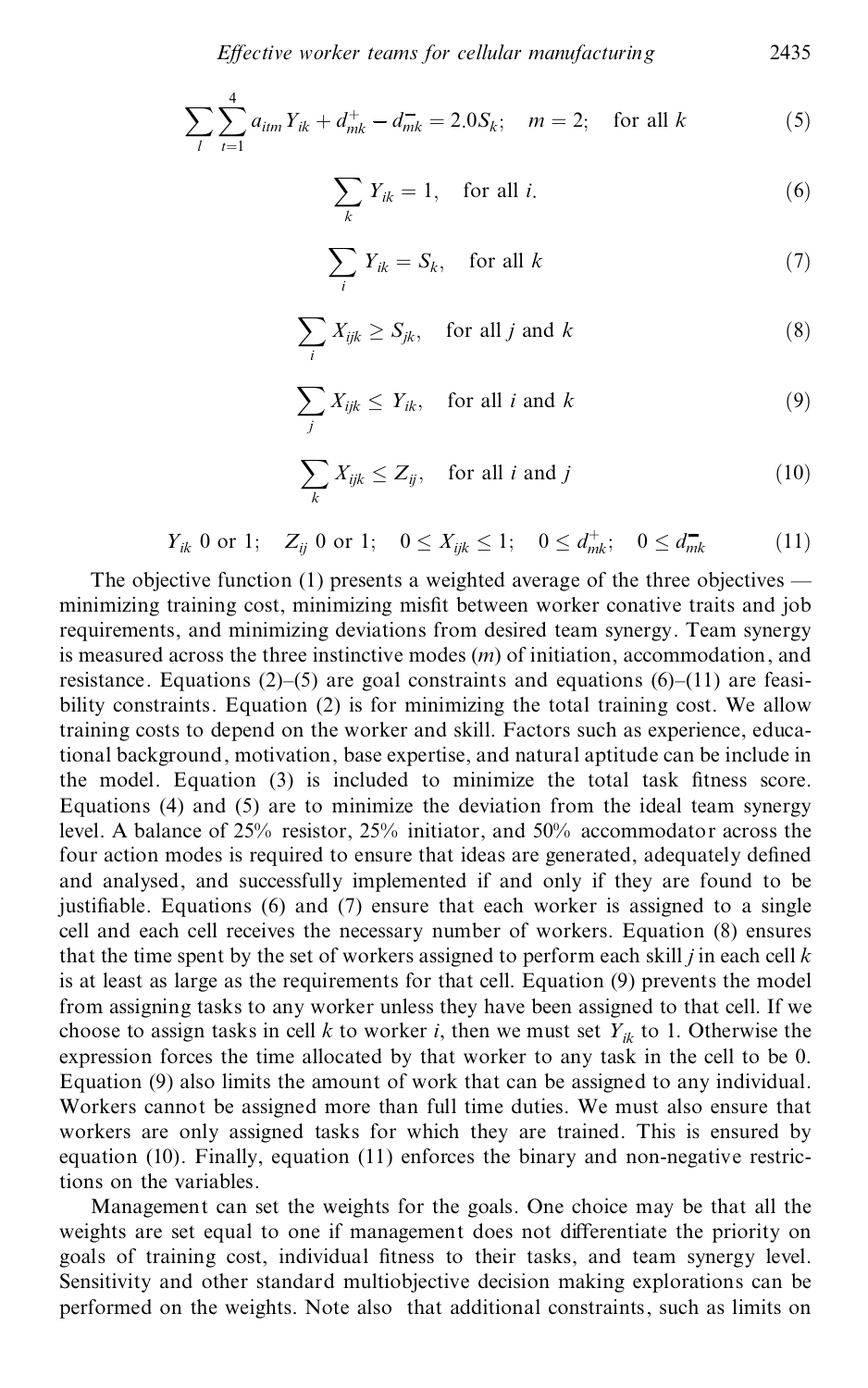the maximum training allowed for any worker , can be easily added to the model if desired.

## **4. Solution methods for worker assignment and training model**

Even simplified versions of the WAT model that do not involve the  $X_{ijk}$  task assignment variables can be shown to be NP-hard by reduction of the set covering problem (see Huang 1999). As such, we investigate several specialized heuristics for the problem. We investigate a simple greedy heuristic and several versions of beam search. Simulated annealing is also considered for comparison. These methods pro vide a range of computational complexity and ability to specialize to the WAT model.

### 4.1. *Greedy heuristic*

We first propose a computationally efficient, single-pass greedy heuristic that iteratively assigns workers to cells. The technique is greedy in the sense that each assignment is made to optimize myopically the objective define in equation (1). After each assignment, the remaining unfilled requirements for the cell are updated. At each iteration, all available workers are permuted against the available cells and the matches are evaluated. The best match is determined after the total impact on the three goals of training cost, fit, and synergy is evaluated. The detailed task assignment and time allocation to each task for the worker in a possible match is deter mined by a subroutine within the iterations of the greedy heuristic.

The procedure to select the best match at iteration *l* is expressed as follows. To conform with our subsequent description of the beam search procedures, we will refer to iterations as levels. The assignment process from the top level to level  $l - 1$ gives a partial solution to the problem of WAT. Let  $\theta_{l-1}$  be the set of workers assigned in levels 1 to  $l-1$ . At level *l*, each possible match of a worker  $w \notin \theta_{l-1}$ with a cell *c* represents a possible partial solution extended to level *l*. We term the impact on the three goals from this match as  $Z^{l,w,c}$ , where

$$
Z^{l,w,c} = w_{\text{train}} d_{\text{train}}^{l,w,c} + w_{\text{fit}} d_{\text{fit}}^{l,w,c} + \sum_{k} \sum_{m=1}^{3} (w_{mk}^{+} d_{mk}^{l,w,c} + w_{mk}^{-} d_{mk}^{l,w,c}). \tag{12}
$$

Consider the impact on team synergy first. We look at a match of worker *w* to cell *c* in level *l* after we have completed  $l-1$  levels of assignment.  $Y_{ik}$ s representing the assignments of the worker *i* to cell  $k$  from top level to level  $l$  in the partial solution are known. If the number of workers assigned to cell  $k, k = 1, ..., K$ , is  $M_k$ , we can calculate  $d_{mk}^{l,w,c}$  and  $d_{mk}^{l,w,c}$  by solving the following equation set (equations (13) and  $(14)$ ).

$$
\sum_{i \in \{\theta_{l-1}, w\}} \sum_{t=1}^{4} a_{itm} Y_{ik} + d_{mk^{+}}^{l, w, c} - d_{mk^{-}}^{l, w, c} = M_k; \quad m = 1, 3; \forall k
$$
 (13)

$$
\sum_{i \in \{\theta_{l-1}, w\}} \sum_{t=1}^4 a_{itm} Y_{ik} + d_{mk^+}^{l, w, c} - d_{mk^-}^{l, w, c} = 2M_k; \quad m = 2; \forall k. \tag{14}
$$

The value of the term  $\sum_k \sum_{m=1}^3 (w_{mk} + d_{mk}^{l,w,c} + w_{mk} - d_{mk}^{l,w,c})$  in (12), can be determined given  $d_{mk}^{l,w,c}$  and  $d_{mk}^{l,w,c}$ .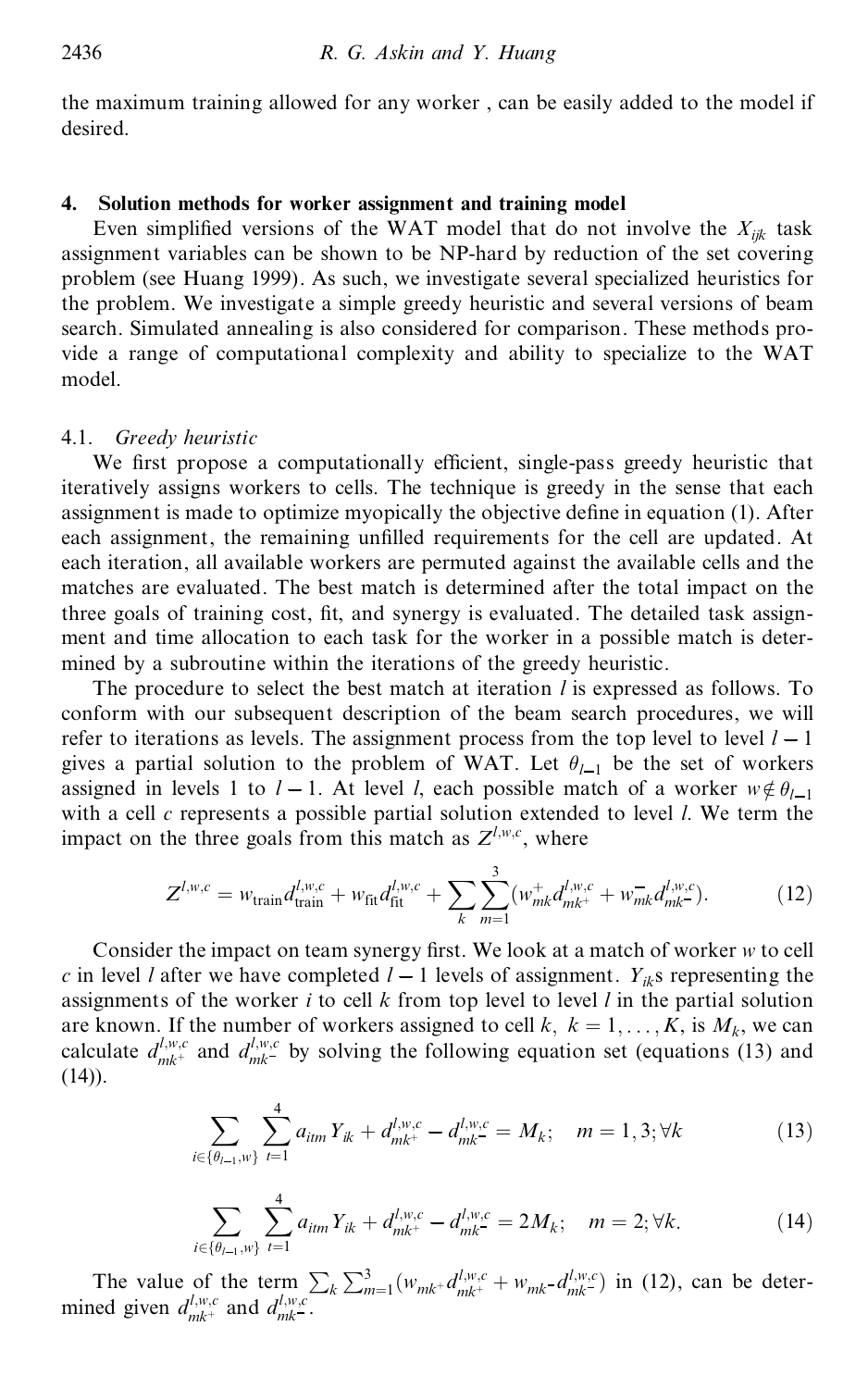Consider the impact on the goals of training cost and individual job fitness. The impact of the partial solution at level *l* with assignment of worker *w* to cell *c* on these two goals can be evaluated by calculating  $Z_2^{l,w,c}$ , where

$$
Z_2^{l,w,c} = w_{\text{train}} d_{\text{train}}^{l,w,c} + w_{\text{fit}} d_{\text{fit}}^{1,w,c}
$$
  
=  $w_{\text{train}} (d_{\text{train}}^{l-1} + \delta d_{\text{init}}^{l,w,c}) + w_{\text{fit}} (d_{\text{fit}}^{l-1} + \delta d_{\text{fit}}^{l,w,c})$   
=  $w_{\text{train}} d_{\text{train}}^{l-1} + w_{\text{fit}} d_{\text{fit}}^{l-1} + w_{\text{train}} \delta d_{\text{train}}^{l,w,c} + w_{\text{fit}} \delta d_{\text{fit}}^{l,w,c},$ 

 $\delta d_{\text{train}}^{l,w,c}$ is the training cost incurred for the assignment of worker  $w$  to cell  $c$  at level *l*, and

 $\delta d_{\rm fit}^{l,w,c}$ is the individual job fitness score when worker  $w$  is assigned to cell  $c$  at level *l*.

Since we do not know the exact task assignment and time allocation to each assigned task for worker *w* in cell *c* at level *l*, the value of  $\delta d_{\text{train}}^{l,w,c}$  and  $\delta d_{\text{fit}}^{l,w,c}$  cannot be easily determined. A suitable task assignment and time allocation for worker *w* in cell  $c$  can reduce the impact of the assignment on the goals of training cost and individual job fitness. The determination of task assignment and time allocation for worker *w* at level *l* can be modelled as an integer programming model, termed *M*, if we look at the assignment of worker *w* to cell *c* at level *l* locally. The model *M* is as follows.

$$
\text{Minimize } Z = w_{\text{train}} \delta d_{\text{train}}^{l, w, c} + w_{\text{fit}} \delta d_{\text{fit}}^{l, w, c} \tag{15}
$$

Subject to:

$$
i = w \tag{16}
$$

$$
k = c \tag{17}
$$

$$
\sum_{i} \sum_{j} c_{ij} Z_{ij} - \delta d_{\text{train}}^{l,w,c} = 0 \tag{18}
$$

$$
\sum_{k} \sum_{i} \sum_{j} f_{ij} X_{ijk} - \delta d_{\text{fit}}^{l,w,c} = 0 \tag{19}
$$

$$
\sum_{i} X_{ijk} \le S'_{jk}, \quad \text{for all } j \tag{20}
$$

$$
\sum_{j} X_{ijk} = 1 \tag{21}
$$

$$
\sum_{k} X_{ijk} \le Z_{ij}, \quad \text{for all } j \tag{22}
$$

*Y*<sub>ik</sub> 0 or 1; *Z*<sub>ij</sub> 0 or 1;  $0 \le X_{ijk} \le 1$ ;  $0 \le d_{\cos 1}$ ;  $0 \le d_{mk}$ ;  $0 \le d_{mk}$ . (23)

Model *M* is intentionally written in a format similar to model WAT to save length of explanation, but the cell index  $k$  is confined to  $c$  and worker index  $i$  is confined to *w*. The meaning of each variable and data coefficient stays the same as those in model WAT, except  $S'_{jk}$  is the amount of skill *k* still needed in cell *k* after the assignments of  $l - 1$  levels while  $S_{jk}$  in model WAT is the amount of skill *j* needed in cell  $k$ . The time allocated to skill  $j$  should be less than or equal to the unfulfilled skill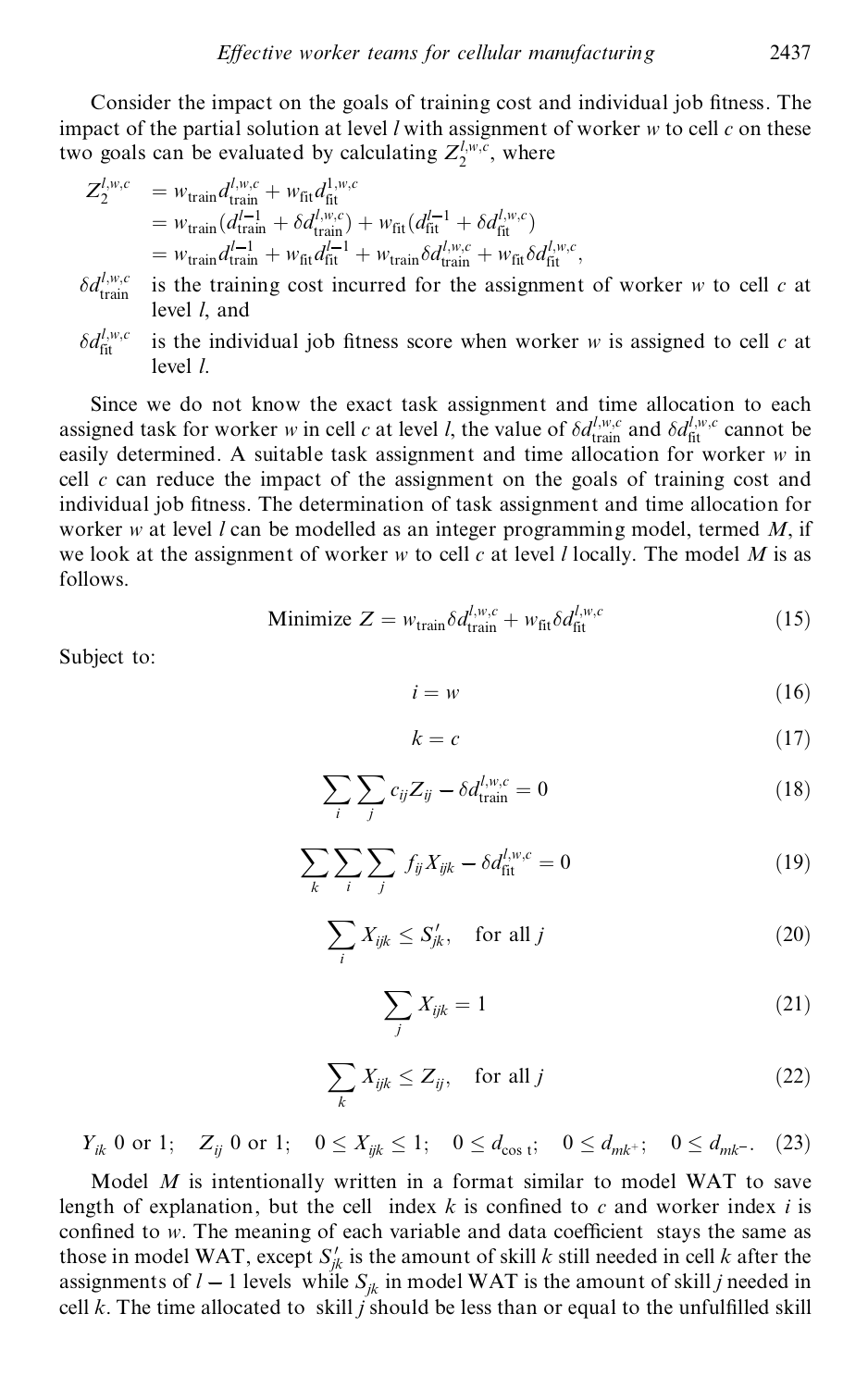requirements, as is explained in equation (20). Equation (21) makes sure that the worker's time is fully utilized in the cell. We assume that every worker's time has to be fully allocated to problem WAT.

The local optimal task assignment for worker *w* in cell *c* can be determined by solving model *M*. However, we develop a greedy heuristic with polynomial time behaviour to assign tasks to worker *w*. The heuristic is computationally faster than using branch-and-bound to solve the model optimally.

We repeat the following step to assign task(s) to the worker *w*. We assign one task and determine the time the worker should spend on it at each step until the worker's time is consumed. The time required for the tasks is  $S'_j$ ,  $j = 1, \ldots, J$ . At each step, we calculate a selection factor  $R_j$  for each task *j* with  $S'_j > 0$ . We only need to consider the skill in the cell that still requires a worker.

$$
R_j = (w_{\text{train}}c_{wj} + w_{\text{fit}}f_{ij}Q_j)/Q_j, \text{ for } j \text{ with } S'_j > 0
$$
  

$$
Q_j = \min(S'_j, X),
$$

where *X* represents the available time remaining for worker *w*. The time the worker *w* can perform skill *j* will not exceed  $Q_i$ , the minimum of the available time remaining for worker *w*, *X*, and the time required for skill *j*, *S*<sup> $\prime$ </sup>. With *W*<sub>*j*</sub> as the denominator, *R*<sub>*j*</sub> is the average cost per time unit if we assign worker *w* to task *j*. If  $k = \arg \min \{ R_j : 1 \le j \le J \text{ and } S'_j > 0 \},$  we assign worker *w* to skill *k* with time  $Q_k$  and update the available time of this worker  $(X = X - Q_k)$  and time requirements for each skill in this cell  $(S'_k = S'_k - Q_k)$ . We repeat the above step until the worker's time limit or the time requirement of the cell is reached and obtain the heuristic solution. The feasibility of the task assignment heuristic solution is also guaranteed in this way. With the above greedy heuristic, we can obtain a solution for the local optimal task assignment problem and know the objective function value Z of this greedy solution.

Therefore, the value of  $Z^{l,w,c}$ , the total impact on the three goals by assigning worker *w* to cell *c* at level *l*, is determined after we plug the greedy heuristic's solution for the local optimal assignment problem only at level *l* in the expression.

$$
Z^{l,w,c} = w_{\text{train}} d_{\text{train}}^{l,w,c} + w_{\text{fit}} d_{\text{fit}}^{l,w,c} + \sum_{k} \sum_{m=1}^{3} (w_{mk} + d_{mk}^{l,w,c} + w_{mk} - d_{mk}^{l,w,c})
$$
  
=  $w_{\text{train}} d_{\text{train}}^{l-1} + w_{\text{fit}} d_{\text{fit}}^{l-1} + w_{\text{train}} \delta d_{\text{train}}^{l,w,c} + w_{\text{fit}} \delta d_{\text{fit}}^{l,w,c}$   
+  $\sum_{k} \sum_{m=1}^{3} (w_{mk} + d_{mk}^{l,w,c} + w_{mk} - d_{mk}^{l,w,c}),$ 

The best match at level *l* is the match with the least value of  $Z^{l,w,c}$ . The worker in the best match is assigned to the cell in the best match at level *l*. Along with the match of a worker to a cell, the task assignment and time allocation for the tasks are also determined for this worker. After the assignment at one level is done, the assigned worker is taken out of the available worker list and the remaining skill and labour requirements for the cell are updated. The cell is taken out of the avail able cell list if its labour requirements are met. After all the workers are assigned, the formation of each cellular manufacturing team is fixed.

We call this greedy heuristic the hierarchical worker-cell greedy heuristic. It can be described in the following procedure.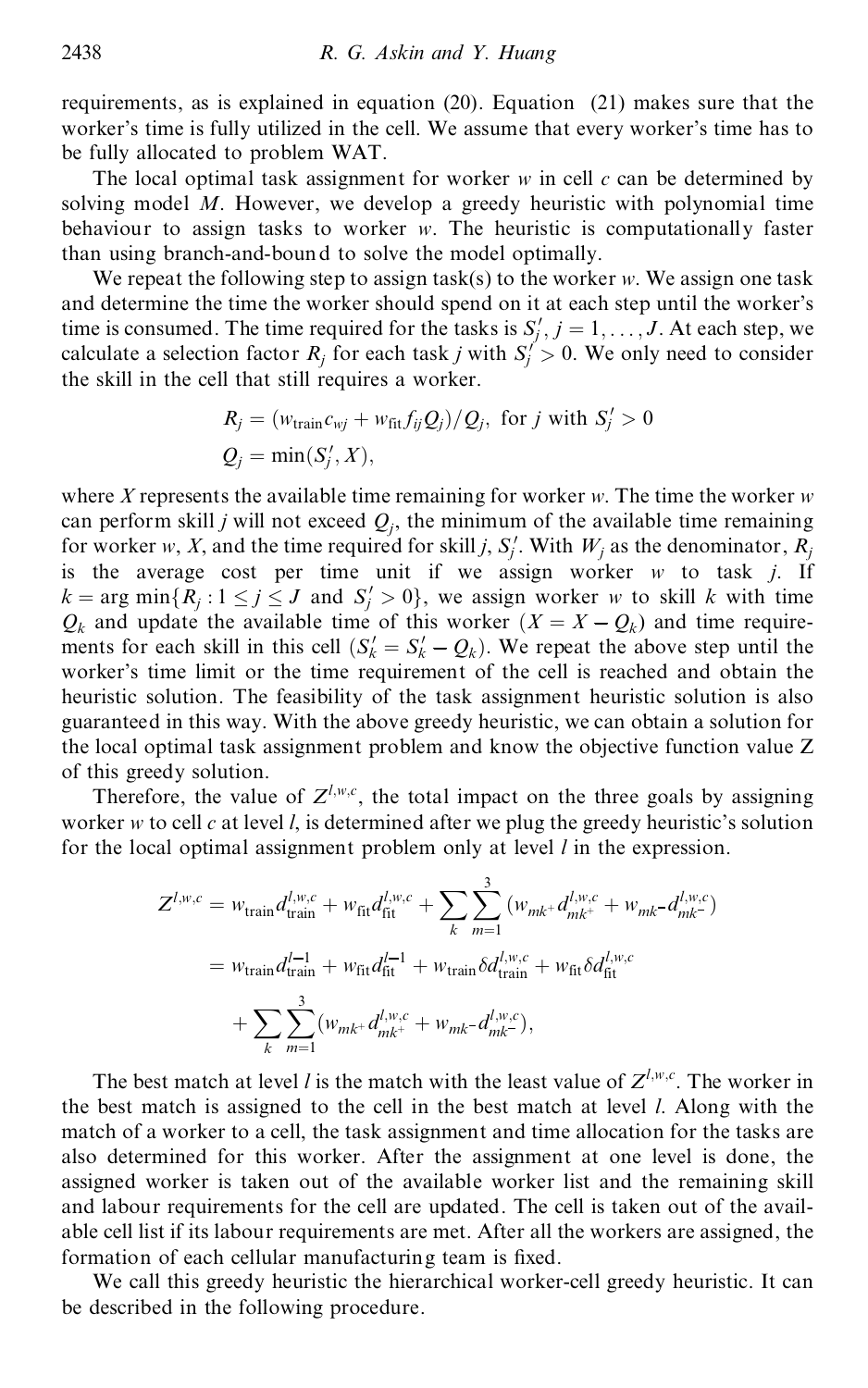# **Hierarchical worker-cell greedy heuristic for model WAT**

- *Step* 0. Initialize the available worker list  $U = \{1, 2, ..., I\}$  and the available cell list  $C = \{1, 2, \ldots, K\}$ ; Set level number  $l = 1$ ;
- *Step* 1. For all *c*,  $c \in C$  and  $w, w \in U$ , calculate value of  $Z^{l,w,c}$  in the ascending order of *w* and then *c* with the task assignment heuristic.
- *Step* 2. Let  $(w^*, c^*)$  = arg min $\{Z^{l,w,c}: w \in U; c \in C\}$ . Assign worker  $w^*$  to cell  $c^*$ . If there is a tie, the first match of  $w^*$  and  $c^*$  is selected;
- *Step* 3.  $S_{jc^*} = S_{jc^*} a_{w^*j}$ , for all *j* and  $S_{jc^*} \ge 1$ ;  $a_{w^*j} =$  time spent on task *j* by worker *w*\*

*Step* 4.  $U = U - \{w^*\};$ 

*Step* 5.  $S_{c^*} = S_{c^*} - 1$ ;<br>*Step* 6. If  $S_{c^*} = 0$ .

 $C = C - \{c^*\};$ 

*Step* 7. If  $U = \phi$ , Stop;

```
Else
```
 $l = l + 1$ ; Go back to step 1.

#### 4.2. *Greedy-heuristic based beam search*

Because the greedy heuristic is myopic, a more sophisticated beam-search based heuristic is also developed for model WAT. The beam search employs the upper bound on the optimal solution obtained by using the hierarchical worker-cell greedy heuristic at a node as the evaluation function value. Initially we also tried using the LP relaxation as a lower bound for comparing nodes. The LP solutions were slower computationally and failed to provide significant improvement. As the beam search is heuristic, we choose to use the quicker upper bound to prioritize nodes. However, we may lose the ability to prove optimality in those cases in which an optimal solution is obtained.

Similar to the greedy heuristic, the beam search heuristic proceeds from level to level. It performs a breadth-first search with no backtracking. Each node in the search tree contains a combination of a worker and a cell, which means the worker is assigned to the cell. The information of task assignment and time allocation of tasks for this worker in the cell is also included in the node. The node also knows the node at the next higher level from which it emanated so that we can trace back to the top level. A path from a node at the top level to any node in the tree represents a series of selection and assignment processes, i.e. a partial or complete solution for problem WAT.

Assume beam width *w*. Only the *w* best nodes at every level are expanded or sprouted into further nodes at the next level. The beam search method implemented for problem WAT employs a filter as well as the restricted beam. All expanded nodes representing the possible assignments are first evaluated with a filter function, which calculates the value of  $Z^{l,w,c}$ , the local impact on the three goals at this level only. Only the filter width *f* child nodes with the best results are kept for a father node. For a partial solution represented by any of the child nodes not filtered out, the hierarchical worker-cell greedy heuristic developed in last section is used to complete the solution. In this way, a global estimate at a node on the impact of three goals is obtained. This is also the evaluation function value at this node and is used to judge the promise of the node. Only *w* nodes are finally kept for this level and are sprouted into the next level. The filter does not consume much computational time but enables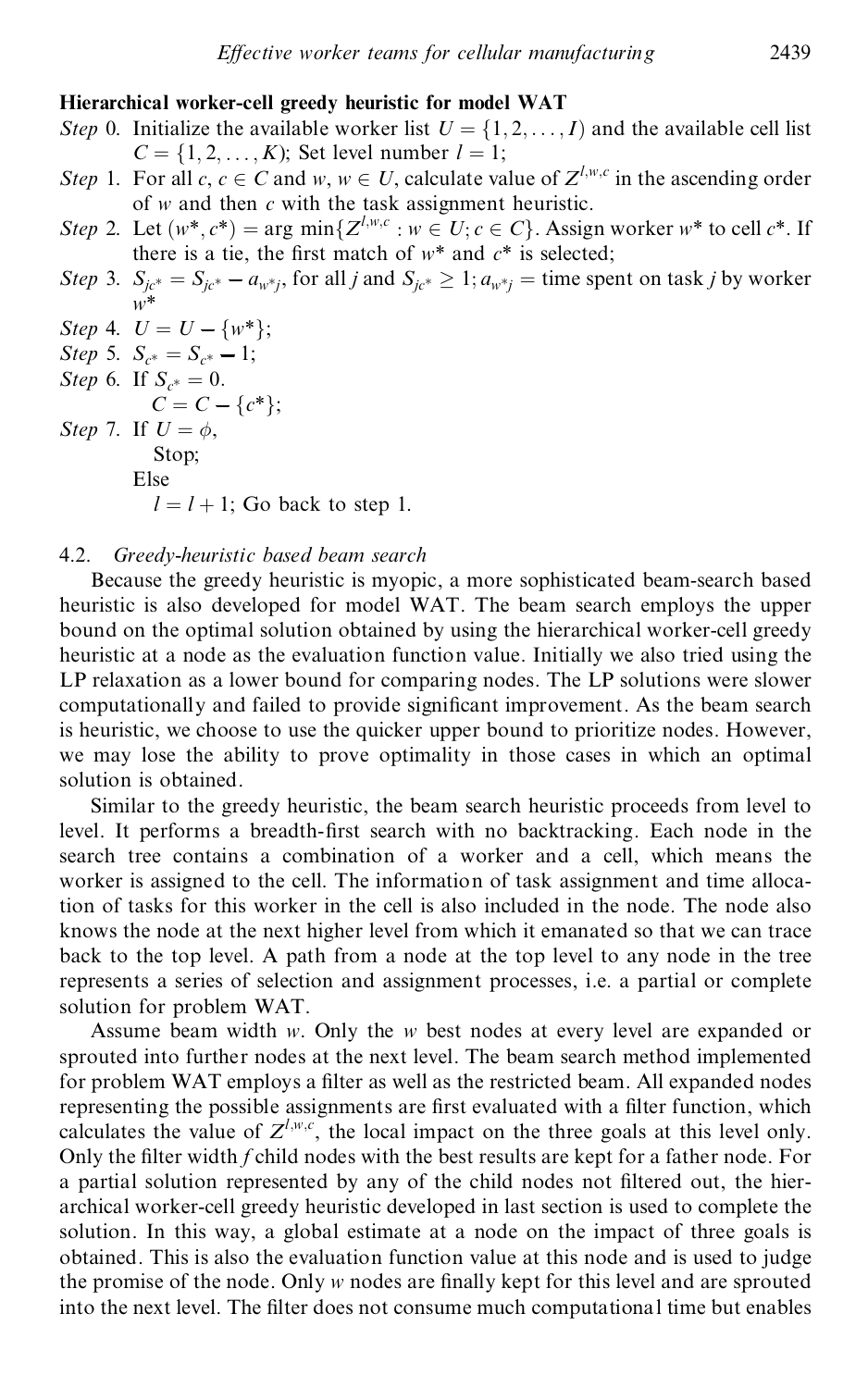us to filter out the nodes with poor performance before we have to compute a global estimate for each node likely worth keeping.

Given the greedy-heuristic based beam search described above, the following proposition can be concluded in this section.

**Proposition 1:** For problem WAT, let the objective function value of the solution by a greedy-heuristic based beam search be  $Z_b$  and the objective function value of the solution by greedy heuristic be  $Z_g$ . We have  $Z_b \leq Z_g$ .

**Proof:** At the very first level of the hierarchical worker-cell greedy-heuristic based beam search, all possible matches (nodes) of worker and cell are enumerated and the filter function is applied to each one of these matches. The node  $A$  with the lowest local impact or filter function value is guaranteed to pass through the filter. This holds for every successive stage as well. The evaluation function value at node *A* is actually the objective function value  $Z<sub>g</sub>$  of the solution by the greedy heuristic if node *A* is at the top level. If node *A* is not a node at the top level, the evaluation function value at it is the same with that at its retained parent node. Since the best *w* nodes are kept at each level, the lowest evaluation function value at a level is always less than or equal to that at the level right above. Therefore, we have  $Z_b \leq Z_g$ . This completes the proof.

We write the procedure of the greedy-heuristic based beam search algorithm as follows.

# **Greedy-heuristic based beam search algorithm for model WAT**

- *Step* 1. Set beam width  $=w$ , filter width  $=f$ , level  $l = 1$ , Available worker set  $U = \{1, 2, \ldots, I\}$ , available cell set  $C = \{1, 2, \ldots, K\}$ , Let  $R_l$  = the retained node set at level *l* and  $R_0$  contains only one null node.
- *Step* 2. Form the initial node set *S* for level *l*;  $S = \{(n, w, c) | n \in R_{l-1}, w \in U_n, w \in R_{l-1}\}$  $c \in C_n$ .  $U_n$  = available worker set from node *n*.  $C_n$  = available cell set from node *n*.
- *Step* 3. Trace back from each node in *S* to a retained node at the top level and obtain a partial solution *P*.
- *Step* 4. Compute the objective function value  $Z_p$  for the partial solution with the
- task assignment greedy heuristic for each  $n \in S$ .<br>*Step* 5. For each retained node  $n \in R_{l-1}$ , keep the *f* child nodes with lowest  $Z_p$ .
- *Step* 5. For the *f* kept child nodes from each retained node *n* at level  $l 1$ , obtain the evaluation function value  $Z_e$  at these nodes with the hierarchical workercell greedy heuristic. Keep the best *w* nodes with the lowest  $Z_e$  as the retained nodes for level *l*.
- *Step* 8. If  $l = I$ ,<br>Go to step 9;

Else

 $l = l + 1$ ; go back to step 2.

*Step* 9. Start from the retained nodes at the bottom level, trace back to level 1 and get the best *w* solutions.

# **5. Experiment results and comparison of the heuristics**

We use a full factorial model with crossed factors to test the performance of the heuristics developed for model WAT. The number of workers per cell, number of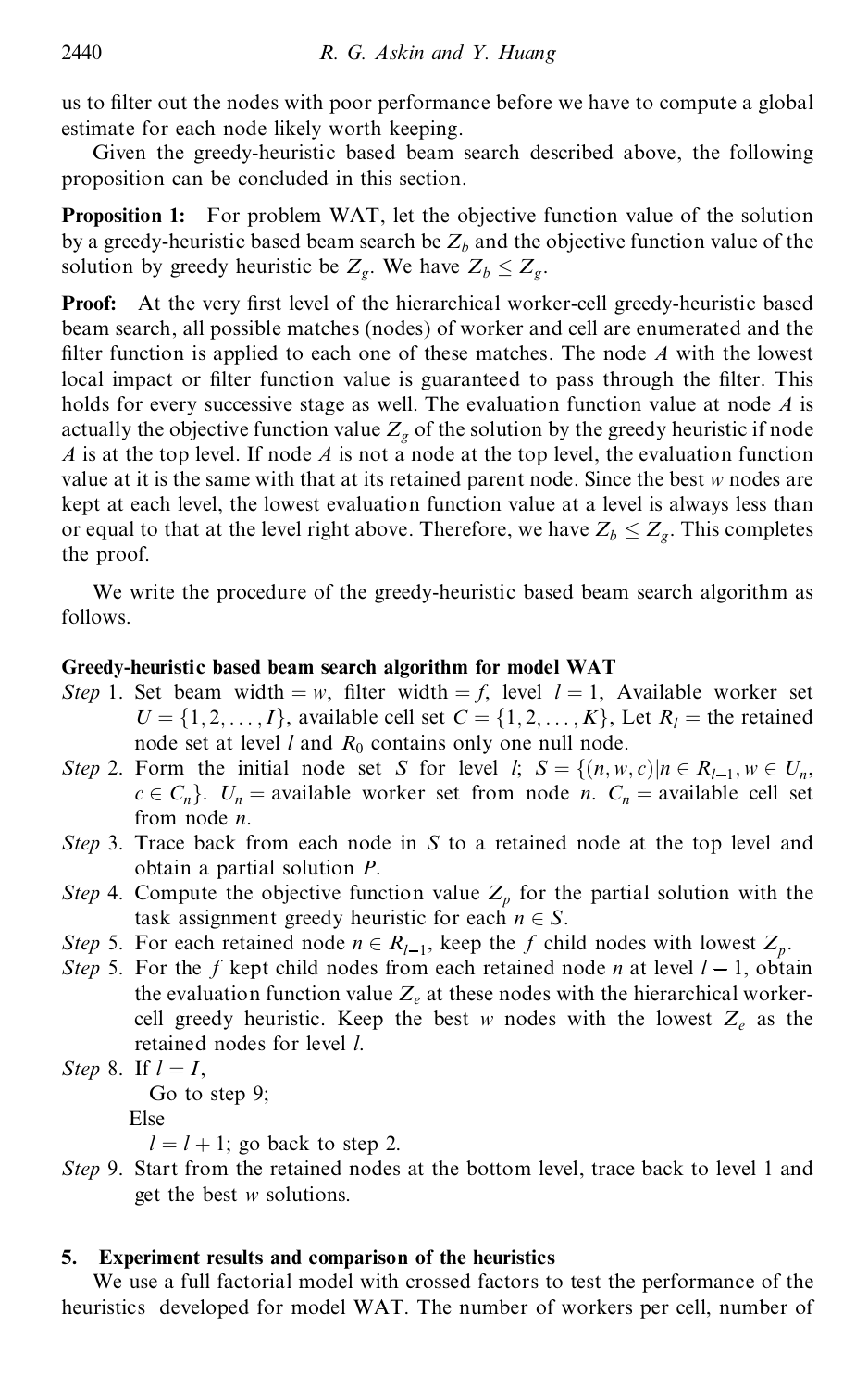cells, number of skills required at each cell, and initial skill level of the workforce are factors in our experiments. In addition, the individual job fitness coefficient,  $f_{ii}$ , is assumed to be uniformly distributed between 0 and 1. For each trait, an individual's mode of operation, (MO) as represented in the  $a_{\text{lim}}$  coefficients, is generated with a probability of 20% for Initiating, 20% for Preventing, and 60% for Responding. This distribution stems from large sample population results tabulated by the Kolbe Corporation (Kolve 1993).

Ten replications are generated for each test configuration. Using CPLEX optimization software running on a Sun Sparc workstation, each problem instance was solved with an upper time limit set to 3600 seconds. Solutions were also found for the greedy heuristic, and four versions of filtered beam search. The average over the ten replications of objective value deviation against lower bound and solution time are used to evaluate the performance of each algorithm. The test results for each problem size or test configuration are ordered in the tables by the ascending problem size. The number of workers to be assigned is the first ranking factor followed by the number of cells, number of skills, and skill probability level in that order.

Table 1 shows the solution quality of CPLEX and our heuristics. Values are average percentage deviations above the optimal or lower bound. We use the lower bound obtained by CPLEX using branch and bound with the 3600 second time limit. Figure 1 illustrates these results. Table 2 and Figure 2 display average solution times.

First, we discuss the experiment results separately for the three groups of solution methods: (1) CPLEX optimization software, (2) greedy heuristic, and (3) filtered beam search. Then the heuristics are compared and suggestions on how to use these solution methods are provided.

### 5.1. *Experience on solving model WAT by CPLEX*

From figure 1, we can see that CPLEX solved the model to optimality for relatively small problem sizes in test configurations 1 to 11. Evel for larger problem sizes with 8 workers per cell, 8 cells, 8 skills required by each cell, and all skill probability levels (test configuration 19, 20 and 21), the optimal solution was obtained by CPLEX for all test samples. Test configurations 19, 20 and 21 possess a special structure. The number of workers and skills per cell were equal. It can be shown in this case that the workload assignment subproblem simplifies to a unimodular assignment problem in this case. With 64 workers and 8 workers per cell, CPLEX could quickly identify an optimal solution having perfect job fit and team synergy without any required training. Smaller problems with 2 workers and skills per cell were more difficult to solve since the total acquired skill pool was smaller and it was more difficult to achieve team synergy. CPLEX could not solve problems with 8 cells and more skills than workers to optimality within the set time limit. In these problems workers must split their time between tasks. The gap between the feasible solution found by CPLEX and the lower bound identified ranged from  $25\%$  to  $88\%$ in deviation from the lower bound.

In general, we can say that CPLEX performs well for small problem sizes or even big problem sizes with special coefficient values. But it fails to find the optimal solution or a solution close to optimality within a reasonable time for general large problems.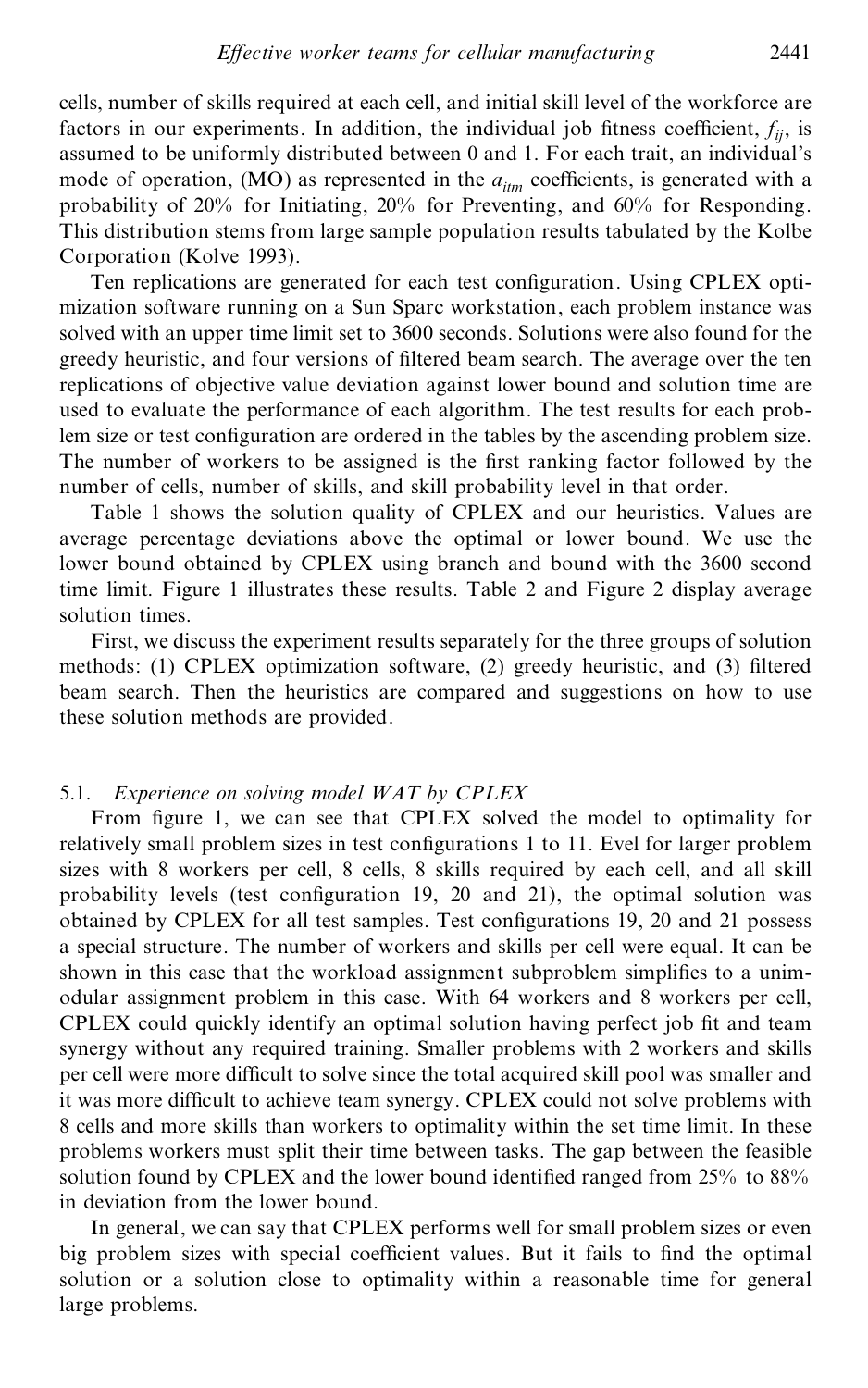| No. of<br>wo/cell<br>No. of<br>cells                                                                                                                                                          | No. of<br>skills | probability<br>Skill         | Lower bound<br>by Cplex                                                                           | Cplex                   | Greedy                  | $F =$<br>$B =$                                                                                                                                                                                                                                                                                                | $B=1,$<br>$F=2$                                                                                                                                                                                                                                                                                     | L,<br>$F=1$<br>$B =$                                        | $\mathcal{L}_{i}$<br>$\mathbf{\Omega}$<br>$\overline{F}$<br>$B =$ |
|-----------------------------------------------------------------------------------------------------------------------------------------------------------------------------------------------|------------------|------------------------------|---------------------------------------------------------------------------------------------------|-------------------------|-------------------------|---------------------------------------------------------------------------------------------------------------------------------------------------------------------------------------------------------------------------------------------------------------------------------------------------------------|-----------------------------------------------------------------------------------------------------------------------------------------------------------------------------------------------------------------------------------------------------------------------------------------------------|-------------------------------------------------------------|-------------------------------------------------------------------|
| <b>ANNA</b>                                                                                                                                                                                   | UUU4             |                              | 17.20<br>23.49                                                                                    | 0.00                    | 8.60<br>7.70            | $0.47$<br>$0.47$<br>$0.54$<br>$0.34$                                                                                                                                                                                                                                                                          | 0.01                                                                                                                                                                                                                                                                                                | $\frac{0}{0}$ .                                             | 0.01                                                              |
|                                                                                                                                                                                               |                  | 0.2<br>$0.\overline{8}$      | 22.67                                                                                             |                         | 6.56                    |                                                                                                                                                                                                                                                                                                               | 0.01                                                                                                                                                                                                                                                                                                | $\frac{0.01}{2.83}$                                         | 2.41<br>$\overline{0}$ .                                          |
|                                                                                                                                                                                               | ব                | $\sim$                       | 31.02                                                                                             |                         |                         |                                                                                                                                                                                                                                                                                                               | $\begin{array}{c} 83.87 \\ 0.000 \\ 0.000 \\ 0.000 \\ 0.000 \\ 0.000 \\ 0.000 \\ 0.000 \\ 0.000 \\ 0.000 \\ 0.000 \\ 0.000 \\ 0.000 \\ 0.000 \\ 0.000 \\ 0.000 \\ 0.000 \\ 0.000 \\ 0.000 \\ 0.000 \\ 0.000 \\ 0.000 \\ 0.000 \\ 0.000 \\ 0.000 \\ 0.000 \\ 0.000 \\ 0.000 \\ 0.000 \\ 0.000 \\ 0.$ | 0.98                                                        | 0.77                                                              |
|                                                                                                                                                                                               |                  | 0.2                          | 44.99                                                                                             |                         |                         |                                                                                                                                                                                                                                                                                                               |                                                                                                                                                                                                                                                                                                     |                                                             | 2.40                                                              |
| aaxxxxxxxaaxxxxxxx<br>NNNNNNN∞∞∞∞∞∞∞∞∞∞∞∞                                                                                                                                                     | $\infty$         | 0.8                          | 31.44                                                                                             |                         |                         | $348100$<br>$781000$<br>$78100$                                                                                                                                                                                                                                                                               |                                                                                                                                                                                                                                                                                                     | $\begin{array}{c} 260000 \\ 4700000 \\ 4700000 \end{array}$ | 1.52                                                              |
|                                                                                                                                                                                               | $\infty$         | $\widetilde{\phantom{0}}$ .5 | 43.82                                                                                             |                         |                         |                                                                                                                                                                                                                                                                                                               |                                                                                                                                                                                                                                                                                                     |                                                             | 1.99                                                              |
|                                                                                                                                                                                               | $\infty$         | 0.2                          | 68.43                                                                                             |                         |                         |                                                                                                                                                                                                                                                                                                               |                                                                                                                                                                                                                                                                                                     |                                                             | $1.36$<br>6.25                                                    |
|                                                                                                                                                                                               | $\tilde{=}$      | $\overline{0.8}$             |                                                                                                   |                         |                         | 14.27                                                                                                                                                                                                                                                                                                         |                                                                                                                                                                                                                                                                                                     |                                                             |                                                                   |
|                                                                                                                                                                                               | $\frac{8}{16}$   | 6.5                          | 35.28                                                                                             |                         |                         | $\begin{array}{l} 23.8 \\ 24.7 \\ 25.7 \\ 26.7 \\ 27.7 \\ 28.7 \\ 29.7 \\ 20.7 \\ 21.7 \\ 22.7 \\ 23.7 \\ 24.7 \\ 25.7 \\ 26.7 \\ 27.7 \\ 28.7 \\ 29.7 \\ 20.7 \\ 21.7 \\ 22.7 \\ 23.7 \\ 24.7 \\ 25.7 \\ 26.7 \\ 27.7 \\ 28.7 \\ 29.7 \\ 29.7 \\ 20.7 \\ 20.7 \\ 20.7 \\ 20.7 \\ 20.7 \\ 20.7 \\ 20.7 \\ 20$ | $12.79$<br>$15.79$<br>$3.94$<br>$4.3$                                                                                                                                                                                                                                                               | 16.38                                                       | 10.67                                                             |
|                                                                                                                                                                                               | $\tilde{9}$      | 0.2                          | 67.69                                                                                             |                         |                         |                                                                                                                                                                                                                                                                                                               |                                                                                                                                                                                                                                                                                                     |                                                             |                                                                   |
|                                                                                                                                                                                               |                  |                              | 67.05                                                                                             |                         |                         |                                                                                                                                                                                                                                                                                                               |                                                                                                                                                                                                                                                                                                     |                                                             |                                                                   |
|                                                                                                                                                                                               | $\cup$           | 0.000000                     | 82.06                                                                                             |                         |                         |                                                                                                                                                                                                                                                                                                               |                                                                                                                                                                                                                                                                                                     | 5.27<br>7.303.4.308<br>7.303.4.3084                         |                                                                   |
|                                                                                                                                                                                               |                  |                              | 11.31                                                                                             |                         |                         |                                                                                                                                                                                                                                                                                                               | 3.09                                                                                                                                                                                                                                                                                                |                                                             |                                                                   |
|                                                                                                                                                                                               |                  |                              | 55.69                                                                                             |                         |                         |                                                                                                                                                                                                                                                                                                               |                                                                                                                                                                                                                                                                                                     |                                                             |                                                                   |
|                                                                                                                                                                                               | 4                |                              | 60.58                                                                                             | 0.41<br>25.03<br>28.03  |                         |                                                                                                                                                                                                                                                                                                               | 28.34<br>59.54<br>71.98                                                                                                                                                                                                                                                                             |                                                             |                                                                   |
|                                                                                                                                                                                               |                  |                              | 86.72                                                                                             |                         |                         |                                                                                                                                                                                                                                                                                                               |                                                                                                                                                                                                                                                                                                     |                                                             |                                                                   |
|                                                                                                                                                                                               | $4 \times 8$     | 0.8                          |                                                                                                   | 0.00                    |                         |                                                                                                                                                                                                                                                                                                               | 4.41                                                                                                                                                                                                                                                                                                |                                                             |                                                                   |
|                                                                                                                                                                                               |                  | 0.5                          | 122.10                                                                                            | 0.00                    |                         |                                                                                                                                                                                                                                                                                                               | 4.14                                                                                                                                                                                                                                                                                                |                                                             |                                                                   |
|                                                                                                                                                                                               | $\infty$         | 0.2                          | 250.60                                                                                            | 0.00                    | 9.41                    | 4.03                                                                                                                                                                                                                                                                                                          |                                                                                                                                                                                                                                                                                                     | 4.16                                                        |                                                                   |
| $\infty \infty \infty$                                                                                                                                                                        | $\frac{8}{16}$   |                              |                                                                                                   |                         | 46.77<br>63.87<br>60.20 |                                                                                                                                                                                                                                                                                                               |                                                                                                                                                                                                                                                                                                     | 28.99                                                       |                                                                   |
|                                                                                                                                                                                               |                  | 8.50                         | 105.27<br>116.38                                                                                  |                         |                         |                                                                                                                                                                                                                                                                                                               |                                                                                                                                                                                                                                                                                                     |                                                             |                                                                   |
|                                                                                                                                                                                               | $\bar{5}$        |                              | 88.45                                                                                             | 34.05<br>52.60<br>64.50 |                         | 30.32<br>45.35<br>49.54                                                                                                                                                                                                                                                                                       | 2.68<br>27.81<br>46.92                                                                                                                                                                                                                                                                              | 43.68<br>49.35                                              |                                                                   |
| 9g<br>Avera                                                                                                                                                                                   |                  |                              | 77.51                                                                                             | 14.54                   | 29.17                   | 18.01                                                                                                                                                                                                                                                                                                         | 14.56                                                                                                                                                                                                                                                                                               | 16.15                                                       | 14.09                                                             |
| $B=1$ : Beam width=1 × number of workers per cell. $B=2$ : Beam width=2 × number of worker sper cell. $F=1$ : Filter width=2. $F=2$ : Filter width=8.<br>Beam Search Algorithm is tested with |                  |                              | h two levels of beam width ( $B=1$ and $B=2$ ) and two levels of filter width ( $F=1$ and $F=2$ ) |                         |                         |                                                                                                                                                                                                                                                                                                               |                                                                                                                                                                                                                                                                                                     |                                                             |                                                                   |
| Table 1.                                                                                                                                                                                      |                  |                              | Average percentage deviation over lower bound of objective value by each algorithm                |                         |                         |                                                                                                                                                                                                                                                                                                               |                                                                                                                                                                                                                                                                                                     |                                                             |                                                                   |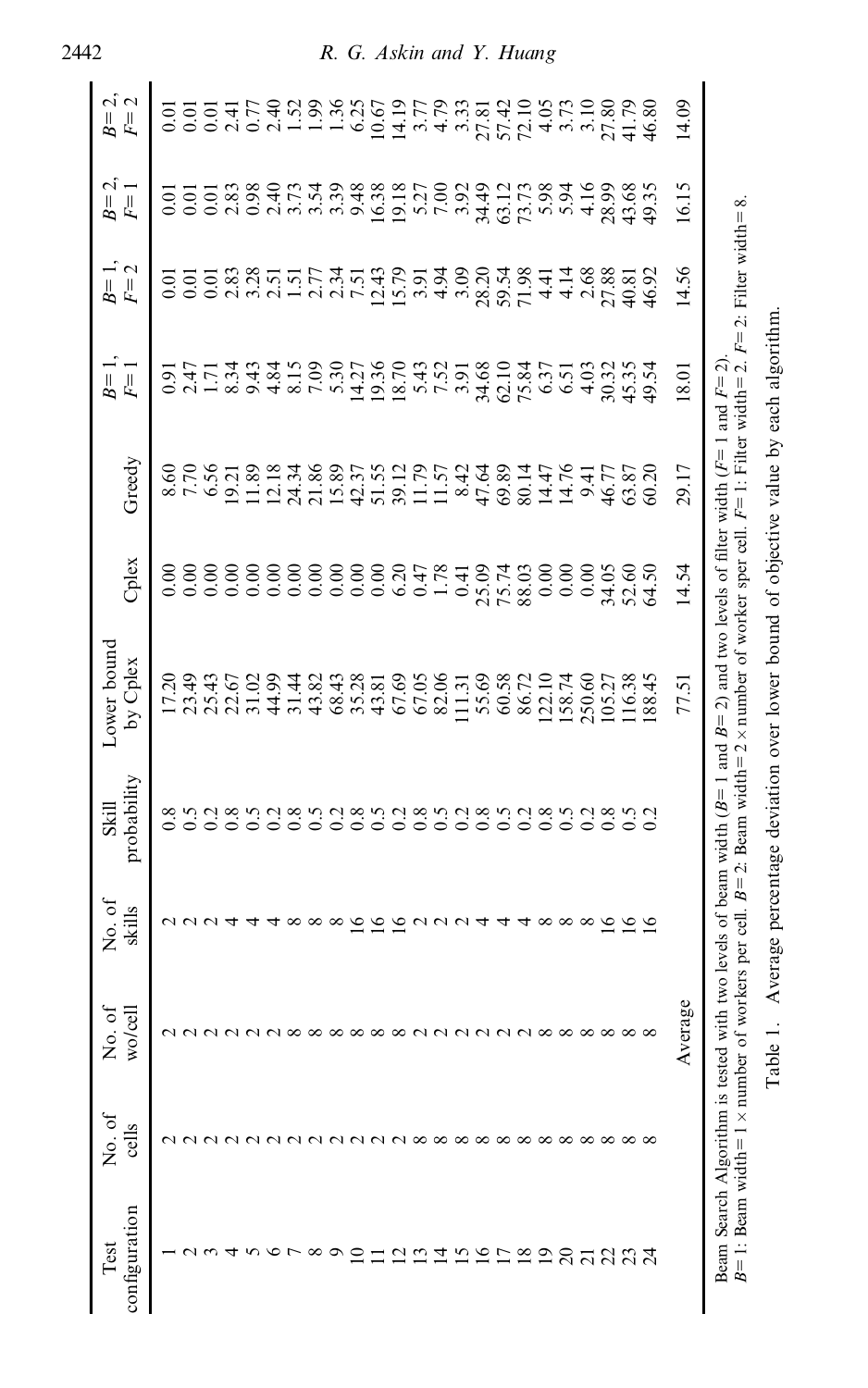

Figure 1. Performance of algorithms by deviation to the lower bound.

### 5.2. *Experience on solving model WAT by the greedy heuristic*

The greedy heuristic could find a feasible solution for the model in a fairly short computation time, as shown in table 2. The computational time was less than 4 seconds for all problems tested.

Table 1 shows that the greedy heuristic frequently performed poorly in identifying the optimal solution relative to the other methods. Optimal solutions were only found for some problems with 4 workers to be assigned into 2 cells. For relatively small problem sizes from test configurations 1 to 11, the solution found by the greedy heuristic deviated from the optimal solution obtained by CPLEX by 6.56% to 51.55% on average. For the problems with number of skills equal to number of cell workers, deviations from optimality never exceeded 15% . With multiple tasks per worker, deviations reached as large as 88% for CPLEX. Interestingly, for many of the difficult problems, such as cases  $17$ ,  $18$  and  $24$ , the greedy heuristic found better solutions than CPLEX despite one hour of computational time for CPLEX and less than 4 seconds for the greedy heuristic.

### 5.3. *Experience on solving model WAT by ®ltered beam search*

The filtered beam search algorithms significantly outperform the greedy heuristic on the same test samples. When beam width and filter width both are at their high level (filter width  $= 8$  and beam width  $=$  twice the number of workers per cell), we see that the largest deviation by the beam search algorithm from the optimal solution was 2.41% for the test configurations 1 to 9. The longest average solution time was 18 seconds. For larger problem sizes of 8 workers per cell, 2 cells, 2 skills required in each cell, and 8 workers per cell, 8 cells, 8 skills required in each cell, the test results from the beam search algorithm were still less than 5% away from the lower bound identified by CPLEX. However, solution times matched CPLEX for test configuration 21 with 8 workers per cell, 8 cells, and 8 skills required in each cell. For the hardest problems with 8 cells and twice as many skills as workers/cell, the filtered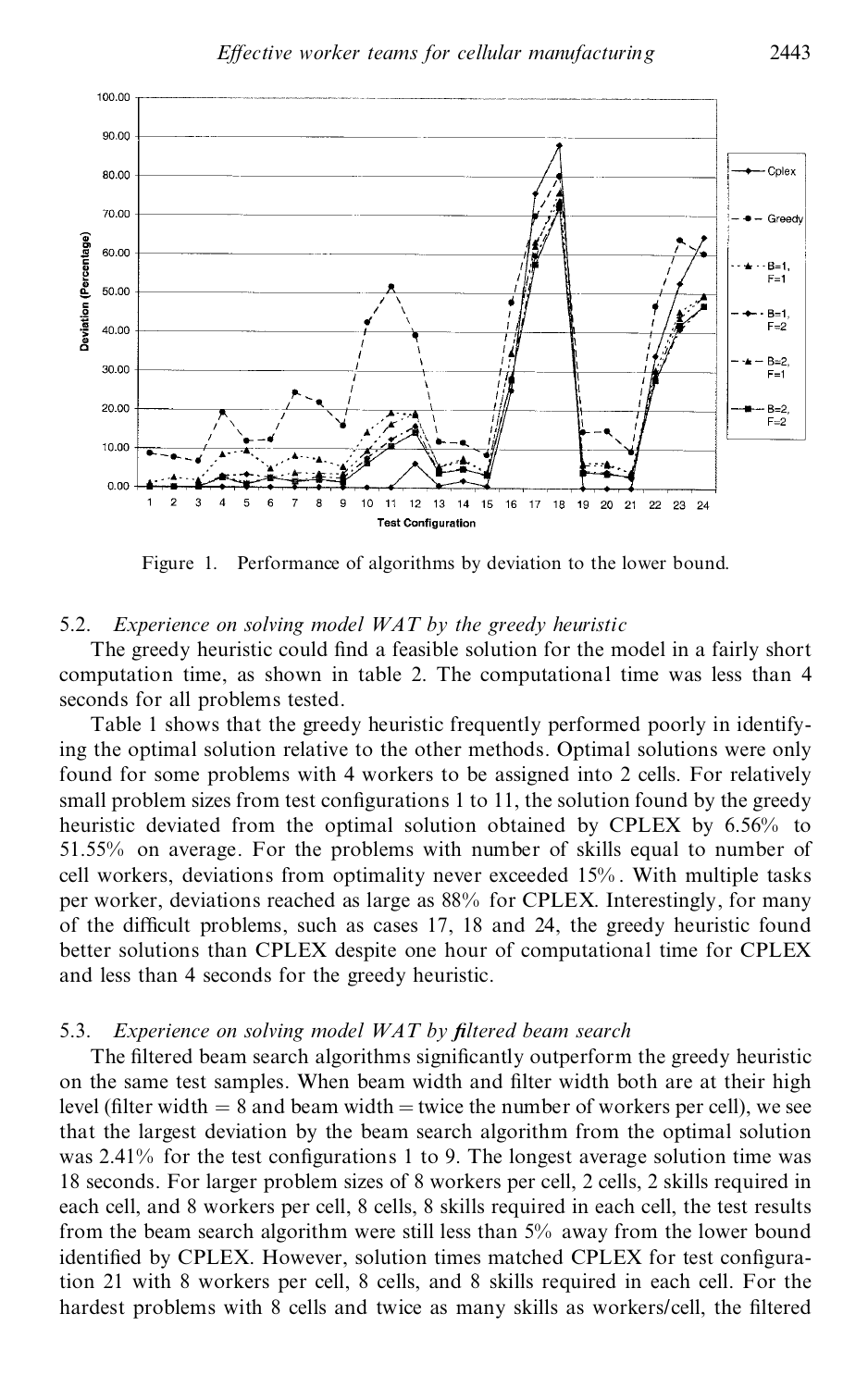| $B = 2,$ $F = 2$      |                         |  |  |  |  |               |  |                                                       |  |                                                    |  |                   |  |              |  | 1596.9  |  |
|-----------------------|-------------------------|--|--|--|--|---------------|--|-------------------------------------------------------|--|----------------------------------------------------|--|-------------------|--|--------------|--|---------|--|
| $B=2,$<br>$F=1$       |                         |  |  |  |  |               |  |                                                       |  |                                                    |  |                   |  |              |  | 442.0   |  |
| $B=1,$<br>$F=2$       |                         |  |  |  |  |               |  |                                                       |  |                                                    |  |                   |  |              |  | 797.2   |  |
| $B=1$<br>$F=1$        |                         |  |  |  |  |               |  |                                                       |  |                                                    |  |                   |  |              |  | 222.0   |  |
| Greedy                | oooooooodiooododistamuu |  |  |  |  |               |  |                                                       |  |                                                    |  |                   |  |              |  | 0.7     |  |
| Cplex                 |                         |  |  |  |  |               |  |                                                       |  |                                                    |  |                   |  |              |  | 1267.3  |  |
| Skill<br>probability  | 000000                  |  |  |  |  | $\frac{8}{2}$ |  |                                                       |  |                                                    |  | $\frac{288}{200}$ |  | 3853<br>2000 |  |         |  |
| No. of<br>skills      | $U U U A 4 4 \infty$    |  |  |  |  |               |  | $\begin{array}{c}\n 26 \\  -26 \\  -27\n \end{array}$ |  | $^{\prime\prime}$ 4 4 4 $\infty$ $\infty$ $\infty$ |  |                   |  |              |  |         |  |
| No. of<br>wo/cell     |                         |  |  |  |  |               |  |                                                       |  |                                                    |  |                   |  |              |  | Average |  |
| No. of<br>cells       |                         |  |  |  |  |               |  | **********************                                |  |                                                    |  |                   |  |              |  |         |  |
| configuration<br>Test |                         |  |  |  |  |               |  | SHARTHAPRARRA                                         |  |                                                    |  |                   |  |              |  |         |  |

Beam Search Algorithm is tested with two levels of beam width  $(B=1$  and  $B=2)$  and two levels of filter width  $(F=1$  and  $F=2)$ .<br> $B=1$ : Beam width=1 x number of workers per cell.  $B=2$ : Beam width=2 x number of worker sper Beam Search Algorithm is tested with two levels of beam width (B= 1 and B= 2) and two levels of filter width (F= 1 and F= 2).<br>B= 1: Beam width= 1 × number of workers per cell. B= 2: Beam width= 2 × number of worker sper c Table 2. Solution time by each algorithm for Model P2 (in seconds).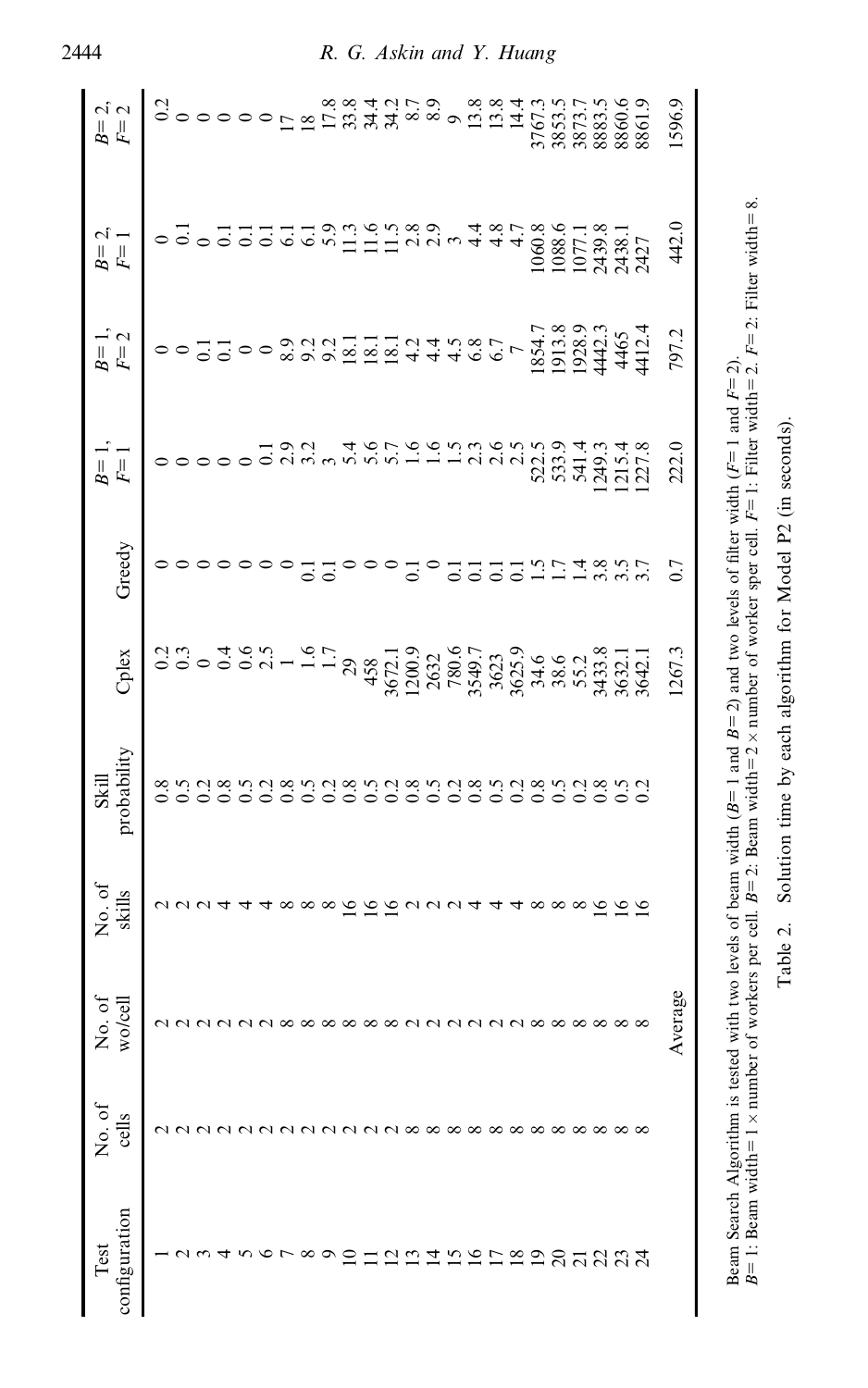

Figure 2. Solution time of each algorithm.

beam search at the high width values outperformed CPLEX in almost all cases. Over the entire experiment, the filtered beam search yielded values averaging 14.1% above the lower bound as compared with 14.5% for CPLEX. For problems with 64 work ers and 16 skills in each cell, the deviations from the lower bound CPLEX achieved were 34.05% , 52.60% and 64.50% ascompared with 27.80% , 41.79% and 46.80% for the filtered beam search at the three skill probability levels. CPLEX was stopped at the time limit of 3600 seconds for these test configurations. Further tests on a couple of test samples showed that the CPLEX would run out of computer memory when computational time got to about 7000 seconds and there was little gain in the lower bound and solution quality. The average solution time to complete the beam search with beam and filter width at level 2 was 8860.6 seconds to 8883.5 seconds. When we relaxed the beam width and filter width both to level 1, the solution time beam search algorithm required was about 1200 seconds. The deviations by beam search with low beam and filter widths were  $30.32\%$ ,  $45.35\%$  and  $49.54\%$ .

Solution times increased almost linearly for versions of filtered beam search as the filter and beam widths were widened. Solution quality increased modestly. The overall average deviation was 18.0% , 14.6% , 16.2% and 14.1% for the four beam and filter width combinations tested. Corresponding average solution times were  $222$ , 979, 442 and 1597 seconds. By examining the detailed solution output file, we found that the higher level of beam width obtained a better upper bound on the objective value than the lower beam width at the first few levels of beam search. Further exploration provided only minimal improvement. This suggests that a varying width may be advisable.

### 5.4. *Additional testing with simulated annealing*

Even though the beam search achieved a smaller deviation from the lower bound than CPLEX over the large instances in the test configurations  $22$ ,  $23$  and  $24$ , the deviation by beam search was still significant. The high deviation may be due to the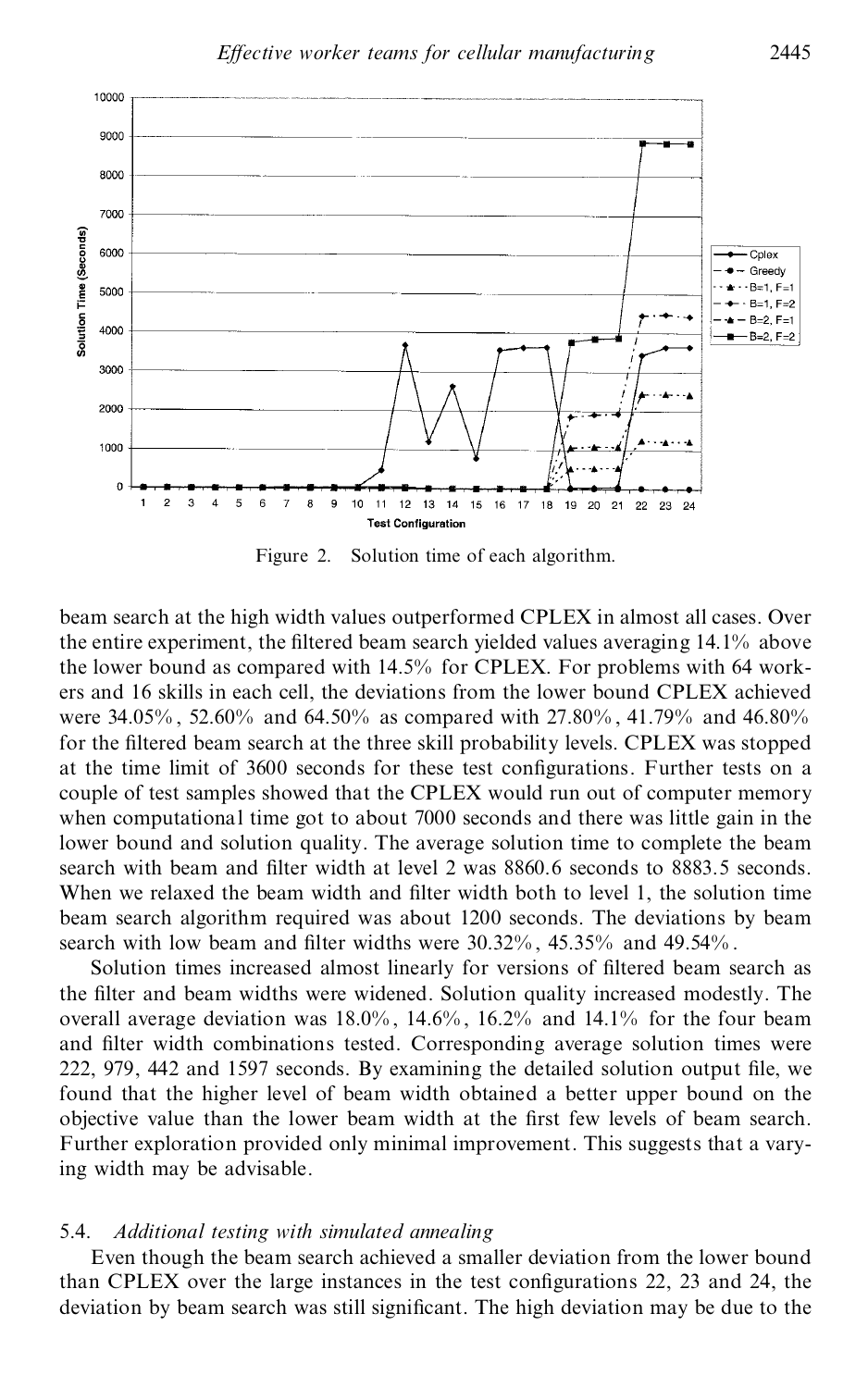poor quality of the lower bound obtained by CPLEX within the time limit and computer memory. To investigate this issue, we attempted to solve several harder problems by simulated annealing using an inhomogeneous cooling schedule, which reduces temperature after each iteration. Simulated annealing has proven to work well on many combinatorial optimization problems and can be configured to guarantee convergence to the optimal solution (Kirkpatrick *et al*. 1983, Cheh *et al*. 1991). The notation we use for applying the simulated annealing is as follows.

- *K* number of cells;
- *I* number of workers per cell;
- *J* number of skills required in each cell;
- $T_n$  temperature at each move.  $n = 0, 1, 2, \dots, N;$
- $s_0$  initial solution obtained by the greedy heuristic. It can be defined by a  $K \times I$  matrix *Y* and  $I \times J$  matrices  $X_k, k = 1, 2, ..., K$ .  $Y_{ki}$  represents the binary identifier indicating if worker *i* is assigned to cell *k* and  $X_{ii}$  in  $X_k$ represents the amount of time worker number *i* performs skill *j* in cell *k*;
- *s* Current solution;
- *s* 0 new neighbour solution randomly generated from *s*;
- *s*\* current best solution;
- $f(s)$  objective function of *s*.

To generate a new neighbour solution from the current solution, we first randomly choose two cells *k*1 and *k*2. Then we generate two random numbers *w*1 and *w*2 in the range of 1 and number of workers per cell *I*, and switch worker *w*1 in cell *k*1 and worker *w*2 in cell *k*2. However, the values of  $X_{ii}$ s in the new  $X_{k1}$  and  $X_{k2}$  still need to be determined after we switch the two workers. Since we already know the workers assigned to cell *k*1 or *k*2, the determination of task assignment and time allocation can be formulated as an integer programming model, termed *Q*, as follows.

# *Decision variables*

 $Z_{ij} = \begin{cases} 1 & \text{if worker } i \text{ acquires skill } j, \\ 0 & \text{otherwise} \end{cases}$ 0 otherwise:  $\int 1$  if  $X_{ii}$  = proportion of time worker *i* performs skill *j*.

# *Data coeYcients*

- $c_{ii}$  is the cost to fully train worker *i* in skill *j*.
- $f_{ij}$  is the fitness score of worker *i* to skill *j*;  $0 \le f_{ij} \le 1$ ; the closer  $f_{ij}$  is to 0, the fitter the worker  $i$  is for skill  $j$ .
- *S<sup>j</sup>* amount of skill *j* needed.

The model then becomes

$$
Q: \text{Minimize } Z = \sum_{i} \sum_{j} c_{ij} Z_{ij} + \sum_{i} \sum_{j} f_{ij} X_{ij}
$$
 (24)

Subject to

$$
\sum_{i} X_{ij} \ge S_j, \quad \text{for all } j \tag{25}
$$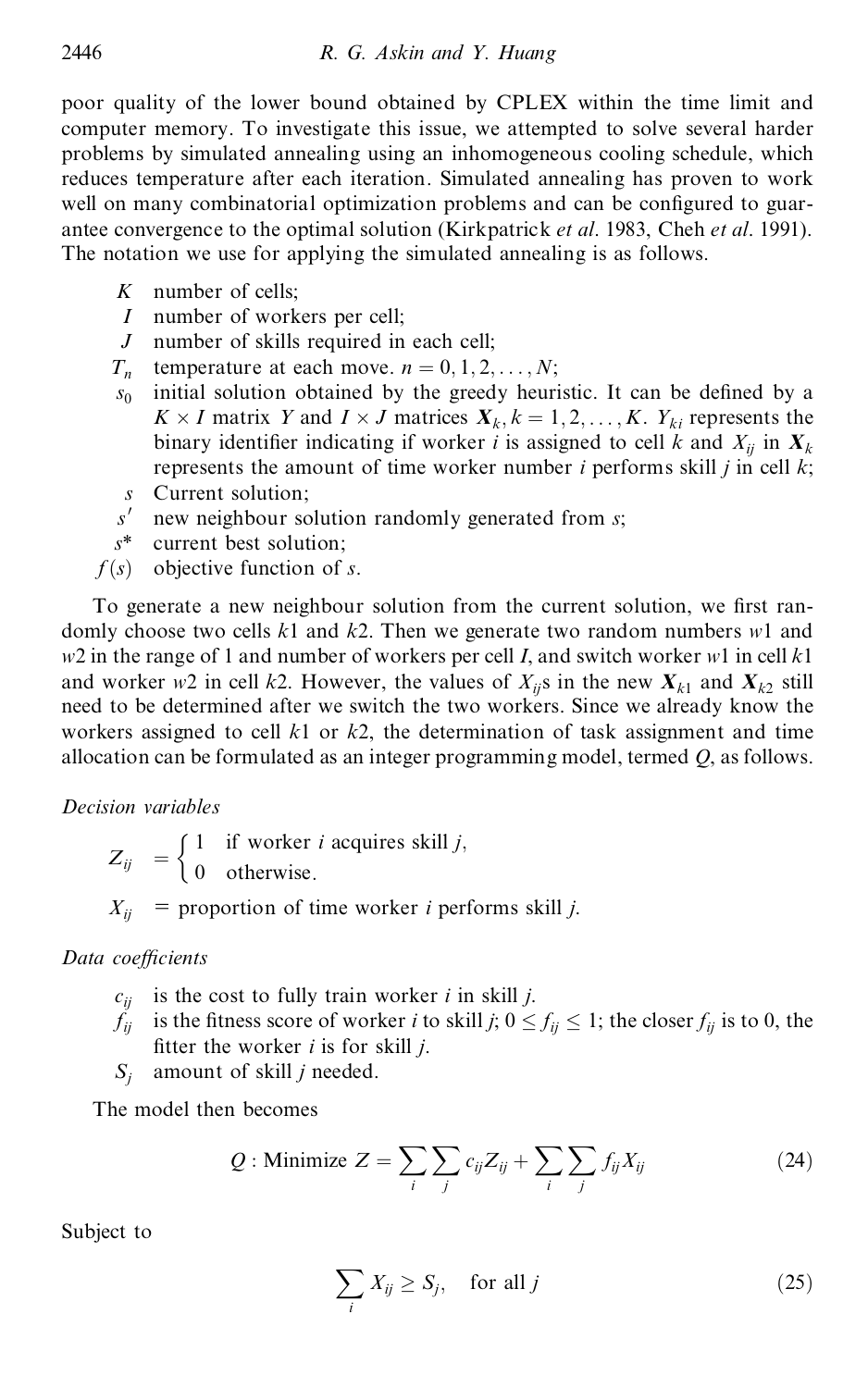$$
\sum_{j} X_{ij} \le 1, \quad \text{for all } i \tag{26}
$$

$$
X_{ij} \le Z_{ij}, \qquad \text{for all } i \text{ and } j \tag{27}
$$

$$
Z_{ij} \t 0 \t or \t 1; \t 0 \le X_{ij} \le 1. \t (28)
$$

The objective function (24) computes the cost of training and the total amount of individual fitness. since the Kolbe team synergy levels are deterministic given that the workers assigned to the cell are known, the team synergy objective is ignored. Equation (25) ensures that the time spent by the set of workers assigned to perform each skill *j* is at least as large as the requirements for the cell. Equation (26) limits the amount of work that can be assigned to any individual. Workers cannot be assigned with more than full time duties. Equation (27) ensures that workers are only assigned tasks for which they are trained. Equation (28) enforces the binary and non-negative restrictions on the variables.

We then develop a greedy heuristic for model *Q*. It is very similar to the hier archical worker-cell greedy heuristic in section 4.1 for model WAT. The greedy heuristic starts from the first level and ends at the level of number of workers *I*. It determines the time allocation for one worker at each level of assignment. At each level, the heuristic calculates the total of training cost and individual fitness,  $Z^{l,w}$  for each worker available and allocates the time for the worker with the least amount of training and individual fitness cost. For calculating the value of  $Z^{l,w}$  for a worker, we also apply the concept of average cost per time unit,  $R_i$  used in the greedy heuristic for model WAT. Against a worker, we keep assigning his or her time to the task with the lowest average cost per time unit until the individual's time is used up. Now that the values of  $X_{ii}$ s in the new  $X_{k1}$  and  $X_{k2}$  are determined, the training cost, total of individual fitness can be simply computed for cells  $k1$  and  $k2$ . We keep the time allocation and task assignment in the cells other than *k*1 and *k*2 the same so that the objective function values for these cells stay the same. The value of function  $f(s')$  is the summation of the objective function value for all the cells.

After the generation and evaluation of a near neighbour solution as discussed above, our simulated annealing algorithm is described in the following procedure.

#### **Simulated annealing procedure model WAT**

- *Step* 0. Obtain the initial solution  $S_0$  for a problem WAT instance with the greedy heuristic. Set  $s = s^* = s_0; n = 0$ .
- *Step* 1. Generate a new neighbour solution *s'* from current solution *s*.
- *Step* 2. If  $f(s') \leq f(s)$ , accept *s'* and replace *s* with *s'*; if  $f(s') < f(s^*)$ , replace the current best solution with **s** 0.
- *Step* 3. If  $f(s') > f(s)$ , accept *s'* and replace *s* with *s'* with probability EXP(( $f(s) - f(s')$ )/ $T_n$ ).<br>Step 4.  $T_{n+1} = \alpha T_n$ .
- Step 4.  $T_{n+1} = \alpha T_n$ .
- *Step* 5. If  $n = N$ , Stop. Else Go back to Step 1.

We applied this simulated annealing algorithm to obtain the solution for the 10 instances at the test configuration 23 with 8 cells, 8 workers per cell, 16 skills required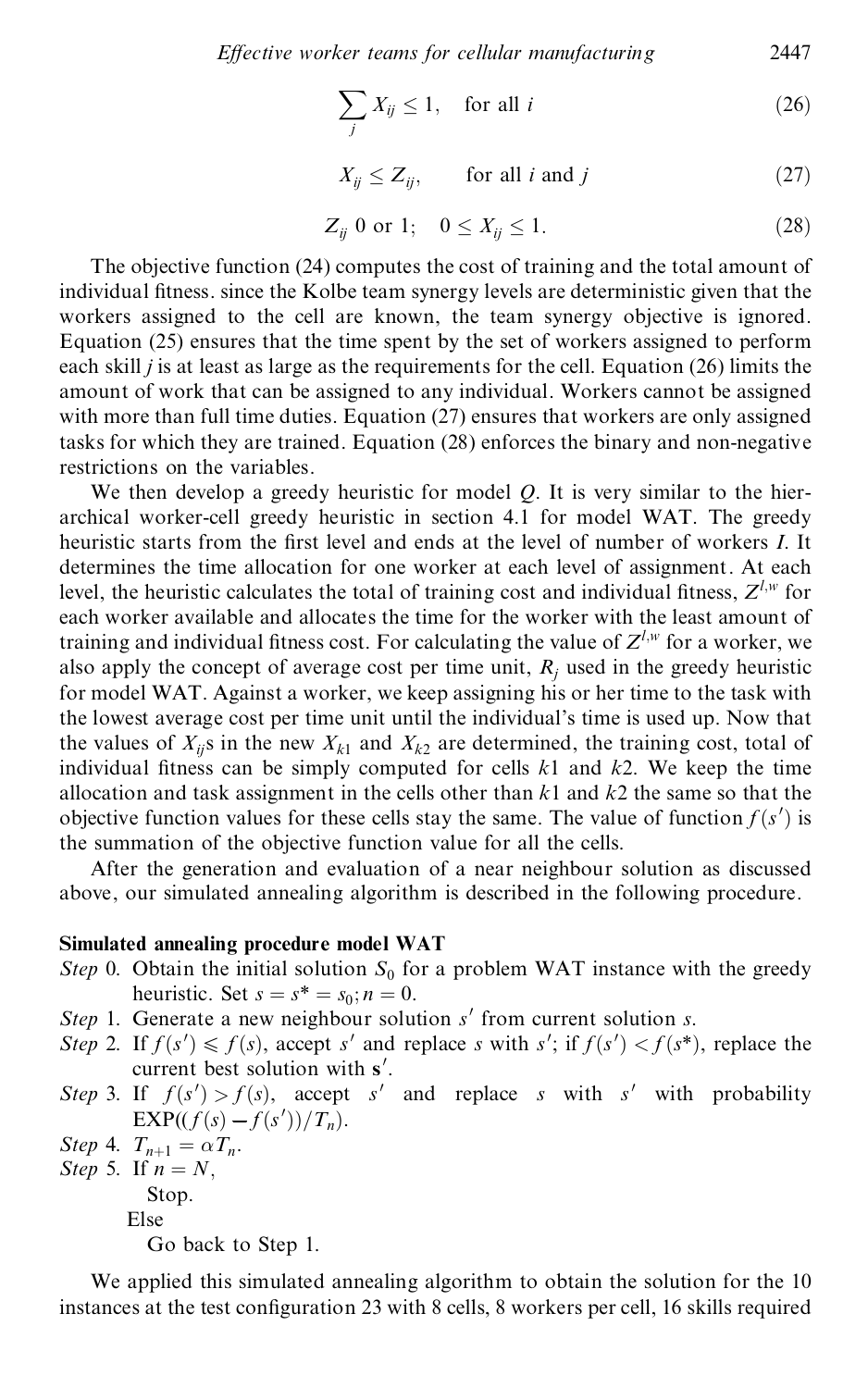|                                                                                                                                   | bound<br>Lower                                      |           |                                           |       |                                                                       |                                                         |                                                                                                          |                                    |
|-----------------------------------------------------------------------------------------------------------------------------------|-----------------------------------------------------|-----------|-------------------------------------------|-------|-----------------------------------------------------------------------|---------------------------------------------------------|----------------------------------------------------------------------------------------------------------|------------------------------------|
| Replication                                                                                                                       | <b>PLEX</b><br>$\tilde{c}$                          | CPLEX     | Greed,<br>$\rightarrow$                   | $B =$ | $\frac{1}{2}$ $\frac{1}{2}$<br>$\frac{1}{2}$                          | $\sim -$<br>$B =$                                       | $\omega$ $\sigma$<br>$B =$                                                                               | annealing<br>Simulated             |
|                                                                                                                                   |                                                     |           |                                           |       |                                                                       |                                                         |                                                                                                          |                                    |
|                                                                                                                                   | 19.3<br>127.3<br>101.7<br>103.9<br>101.3            |           |                                           |       |                                                                       |                                                         |                                                                                                          |                                    |
|                                                                                                                                   |                                                     |           |                                           |       |                                                                       |                                                         |                                                                                                          |                                    |
|                                                                                                                                   |                                                     |           |                                           |       |                                                                       |                                                         |                                                                                                          |                                    |
|                                                                                                                                   |                                                     |           |                                           |       |                                                                       |                                                         |                                                                                                          |                                    |
|                                                                                                                                   |                                                     |           |                                           |       |                                                                       |                                                         |                                                                                                          |                                    |
|                                                                                                                                   |                                                     |           |                                           |       |                                                                       |                                                         |                                                                                                          |                                    |
|                                                                                                                                   |                                                     |           |                                           |       |                                                                       |                                                         |                                                                                                          |                                    |
|                                                                                                                                   | $\begin{array}{c} 12.4 \\ 13.3 \\ 12.1 \end{array}$ |           |                                           |       |                                                                       |                                                         |                                                                                                          |                                    |
|                                                                                                                                   |                                                     |           | 00134535802<br>00134558802<br>00254558845 |       |                                                                       | $65.75889749806$<br>$43.75899749806$<br>$44.7789974960$ | $49.78$<br>$49.10$<br>$45.72$<br>$45.72$<br>$45.75$<br>$45.74$<br>$45.74$<br>$45.74$<br>$45.9$<br>$45.9$ | 1<br>12012629345851<br>13036263455 |
| Average                                                                                                                           | .16.4                                               | 52.6      | 63.9                                      | 45.4  | 40.8                                                                  | 43.7                                                    | 41.8                                                                                                     | 41.7                               |
| $B = 1$ : bam width = No. of workers<br>$\therefore$ Filter width = 2.<br>2: Filter width $= 8$ .<br>$\frac{1}{1}$<br>$\parallel$ | 2: Beam width $= 2 \times$ No. of workers per cell  | per cell. |                                           |       |                                                                       |                                                         |                                                                                                          |                                    |
|                                                                                                                                   |                                                     |           |                                           |       | Table 3. Percentage deviation above lower bound for solution methods. |                                                         |                                                                                                          |                                    |

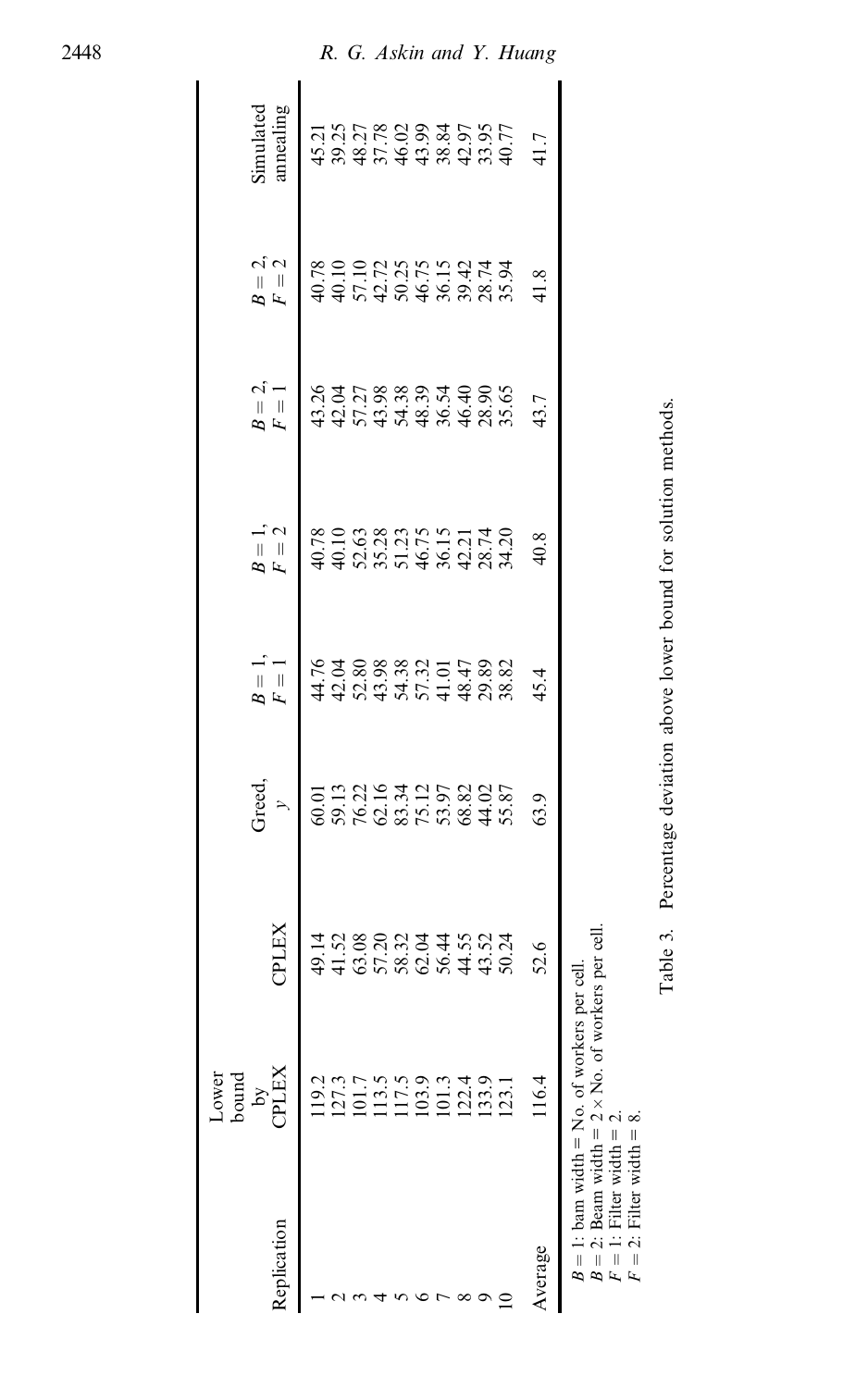

Figure 3. Best solution improvement over solution time.

per cell, and skill probability 0.5 in the experiments of section 5. the initial acceptance rate was set to around 60% and stopping temperature was set to have the acceptance rate less than  $1\%$ . The solution time is set to about one hour, which was in the range of the solution times by the beam search algorithm.

Table 3 shows the deviation from the lower bound achieved by the simulated annealing and the performance of the filtered beam search. The average solution time for the ten replications by simulated annealing was 2832 seconds on the same Sun workstation. We can see that the simulated annealing performed better than the greedy heuristic and was similar overall to the filtered beam search. Figure 3 further shows how fast the beam search and simulated annealing solutions improved during the search for a typical replication. We can see that the filtered beam search achieved a lower objective function value faster and thus may be a better choice when com putational time is limited.

### **6. Conclusions**

We formulated a detailed worker assignment and training (WAT) model for formation of worker teams in cellular manufacturing. The procedures allow an existing functional organization to be converted to cells so as nearly to maximize team synergy and the fit between worker abilities/instincts and task requirements while minimizing training cost. The model supports the design of manufacturing cells to meet the operational requirements created by external demand, while establishing a cohesive and cooperative working environment, and individual job satisfaction. The model output locates workers into cells and details the task assignments for each worker.

Owing to the computational complexity of model WAT, solving the model opti mally is not feasible for large problems. We developed a greedy heuristic and greedy heuristic based filtered beam search algorithm. The algorithms were tested over a range of parameter combinations. Additional tests with simulated annealing were performed for certain difficult cases. The results indicate that the filtered beam search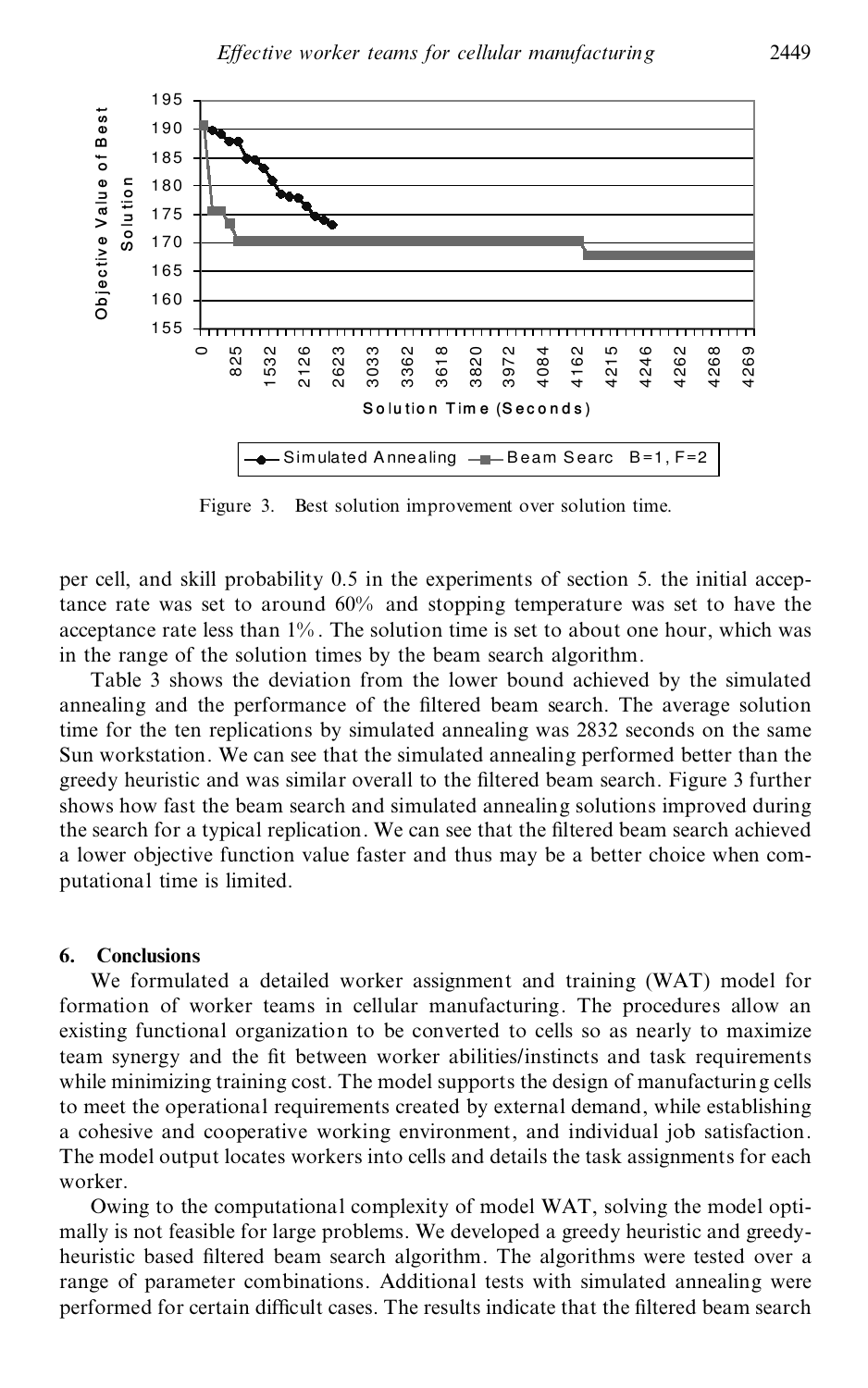may be an effective solution approach, preferable to straightforward optimization or possibly simulated annealing when computational time and memory are limited.

This research provides a usable methodology for manufacturing managers to allocate workers and tasks into cells and for human resource managers to improve their return on training investment. Future research plans include determining additional factors beyond synergy that can reliably predict team performance and inclu sion of these in the model.

## **Acknowledgements**

This article is based upon work supported by the National Science Foundation under Grant No. DMI 9900057.

## **References**

- Askin, R. G. and Estrada, S., 1999, A survey of cellular manufacturing practices. *Handbook of Cellular Manufacturing Systems*, edited by S. Irani (New York: Wiley).
- ASKIN, R. G. and HUANG, Y., 1997, Employee training and assignment for facility reconfiguration. *Proceedings of the IERC*, pp. 426-431.
- Askin, R. G. and Vakharia, A., 1990, Group technology planning and operation. *The automated Factory Handbook*, edited by D. Cleland and B. Bopaya (Blue Ridge Summit, PA: TAB Books), pp. 317–366.
- BARRICK, M. R. and MOUNT, M. K., 1991, The big five personality dimensions and job performance: a meta-analysis. *Personnel Psychology*,  $44(1)$ , pp. 1–26.
- Burbidge, J. L., 1975, *The Introduction of Group Technology* (New York: Wiley).
- CHEH, K. M., GOLDBERG, J. B. and ASKIN, R. A., 1991, A note on the effect of neighborhood structure in simulated annealing. *Computers and Operations Research*, **18**(6), 537–547.
- EBELING, A. C. and LEE, C.-Y., 1994, Cross training effectiveness and profitability. *International Journal of Production Research*, 32(12), 2843-2859.
- HOFFMAN, E., 1984, An internal dimensional analysis of the least preferred co-worker measure. *The Journal of social Psychology*, **123**, 35±42.
- Huang, Y., 1999, *Employee training and assignment for team\_based manufacturing systems*, PhD dissertation, University of Arizona.
- Kembel, J., 1996, *ROLE Play ± Personalities in Action* (Life Change Partners).
- KIRKPATRICK, S., GELATT, C. D. and VECCHI, M. P., 1983, Optimization by simulated annealing. *Science*, **220**, 671–680.
- KING, J. R. and NAKORNCHAI, V., 1982, Machine component group formation in group technology ± review and extension. *International Journal of Production Research*, **20**, 117±133.
- Kolbe, K., 1994, *Pure Instinct* (New York: Random House).
- Kusiak, A., 1987, The generalized group technology concept. *International Journal of Production Research*, 25(4), 561-569.
- LYMAN, D. and RICHTER, K., 1995, OFD and personality type: the key to team energy and effectiveness. *Industrial Engineering*, 27(2), 57-61.
- McCAULLEY, M. H., 1990, The Myers-Briggs type indicator: a measure for individuals and groups. *Measurement and Evaluation in Counseling and Development*, **33**(4), 181±195.
- Min, H. and Shin, D., 1993, Simultaneous formation of machine and human cells in group technology: a multiple objective approach. *International Journal of production Research*, **31**(10), 2307–2318.
- SCHRIESHEIM, C., TEPPER, B. J., TETRAULT, L. A., 1994, Least preferred co-worker score, situational control, and leadership effectiveness: a meta-analysis of contingency model performance predictions. *Journal of Applied Psychology*, **79**(4), 561-573.
- Singh, N., 1993, Design of cellular manufacturing systems: an invited review. *European Journal of Operational Research*, 69(3), 284-291.
- Stevens, M. J. and Campion, M. A., 1994, The knowledge, skill, and ability requirements for teamwork: implications for human resource management. *Journal of Management*,  $20(2)$ , 503–530.